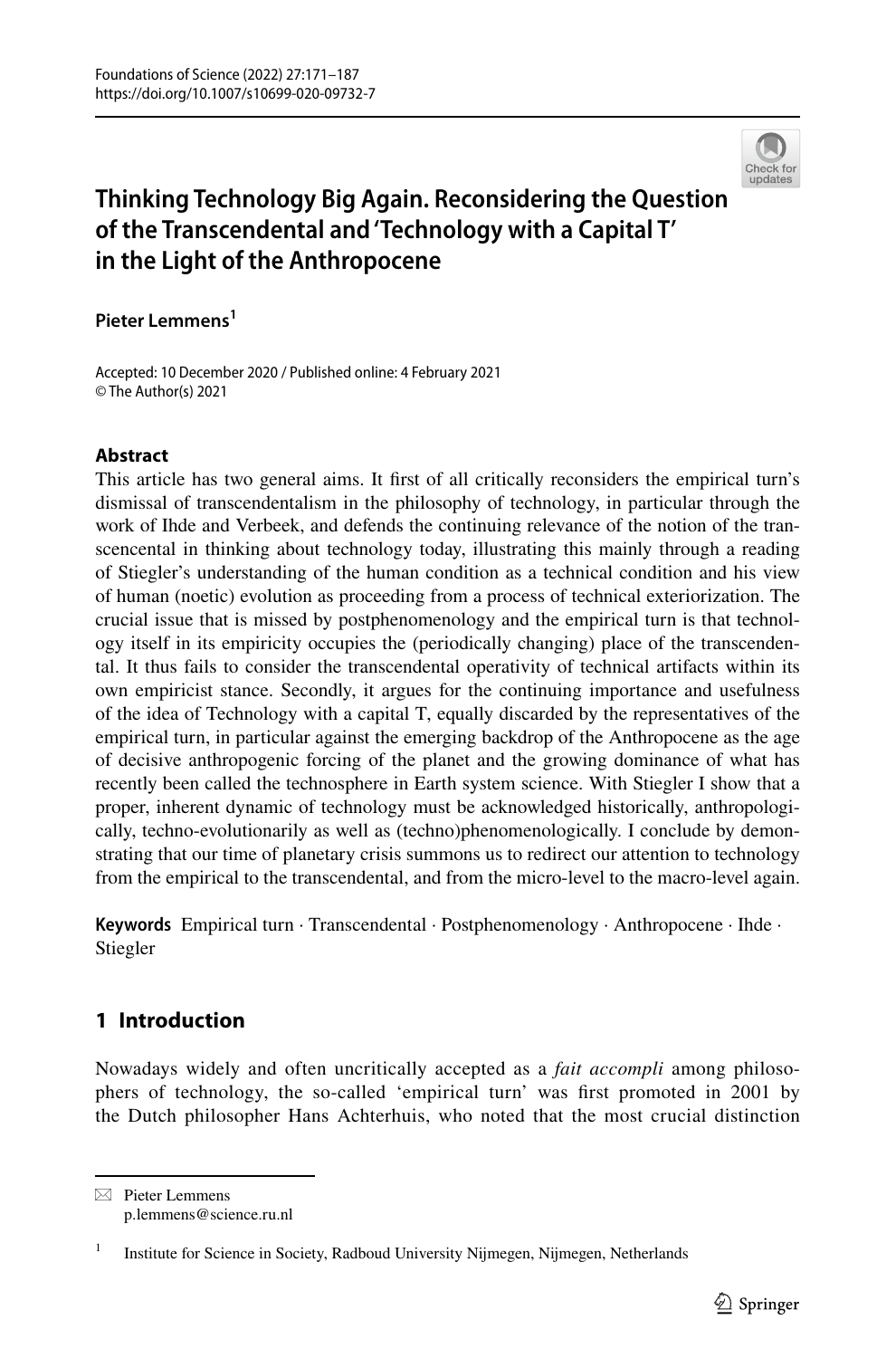between contemporary American philosophers of technology–to wit, Albert Borgmann, Hubert Dreyfus, Andrew Feenberg, Donna Haraway, Don Ihde and Langdon Winner–and the so-called 'classic' philosophers of technology of mostly European provenance–that is tot say, Jacques Ellul, Martin Heidegger, Günther Anders, Hans Jonas, Arnold Gehlen, Karl Jaspers and Herbert Marcuse–was the fact that whilst the latter were engaged in thinking the historical and transcendental conditions that made technology possible and did not have much attention, apparently, for the real impacts of concrete technological developments on human culture and society, the former on the contrary explicitly focused on empirically analyzing the various ways in which all kinds of technologies manifest themselves in all kinds of ways in diferent societal and cultural contexts (Achterhuis [2001](#page-14-0), 3).

Building on the terrain laid open by their European 'founding fathers', the American philosophers have directed their critical attention to empirically studying the development, the use and the efects of specifc technical artefacts in specifc daily use contexts, which cannot be reduced to the conditions that make this possible (ibid. 7). They have thereby collectively developed an empirical philosophy of technology as a correction to the transcendental if not transcendental*ist* approaches that characterize classic philosophy of technology. This empirical turn brings them close to the social constructivist approaches developed earlier in Science and Technology Studies (STS) under the infuence of Thomas Kuhn's 1962 classic study in the philosophy of science, *The Structure of Scientifc Revolutions*, although it must be said that Kuhn did not restrict himself to studying specifc empirical–i.e., historical–cases but developed a general theory for understanding theoretical change in the natural sciences based on these historical case studies, i.e., his famous paradigm theory (Kuhn [1996](#page-15-0)).

Another habit present in the work of these classic philosophers of technology, congruent with their transcendental(ist) approaches, was that they tended to reify, essentialize or substantialize the process of technological development into some kind of autonomous force with a logic of its own and imposing itself on human societies in an unconditional and inevitable way, something deserving capitalization, like Heidegger's 'Essence of Technology' or Ellul's 'Technological Imperative'. This is the well-known 'Technology with a capital T' reproach (Ihde [1990,](#page-15-1) 6; Verbeek [2005](#page-16-0), 4) that was another major motivation behind the empirical turn. As such, the two most important claims made by the empirical turn are that concrete technologies are not fully determined by their transcendental conditions and that there is not some kind of inherent logic toward increasing efficiency, domination, performativity or some other uncanny tendency present in technological development, but that it is a principally contingent and unpredictable process.

Since I have already dealt in some detail with the issue of the transcendental earlier (Lemmens [2017](#page-15-2)), I will here only touch upon it in the beginning, restricting myself mainly to Stiegler's understanding of it in contrast to Ihde's dismissal of it, but will then turn to both Ihde's and Stiegler's view on what Ihde has called 'Technology with a capital T'. I will argue for the continuing importance and usefulness of this notion, particularly against the emerging backdrop of the Anthropocene, understood here as an irreversible shift of the Earth System in which its fate is becoming entangled irrevocably with the fate of our technological civilization and that is to say with the global technical system. The general question is what this new geological condition entails for humanity's planetized technical condition–and vice versa.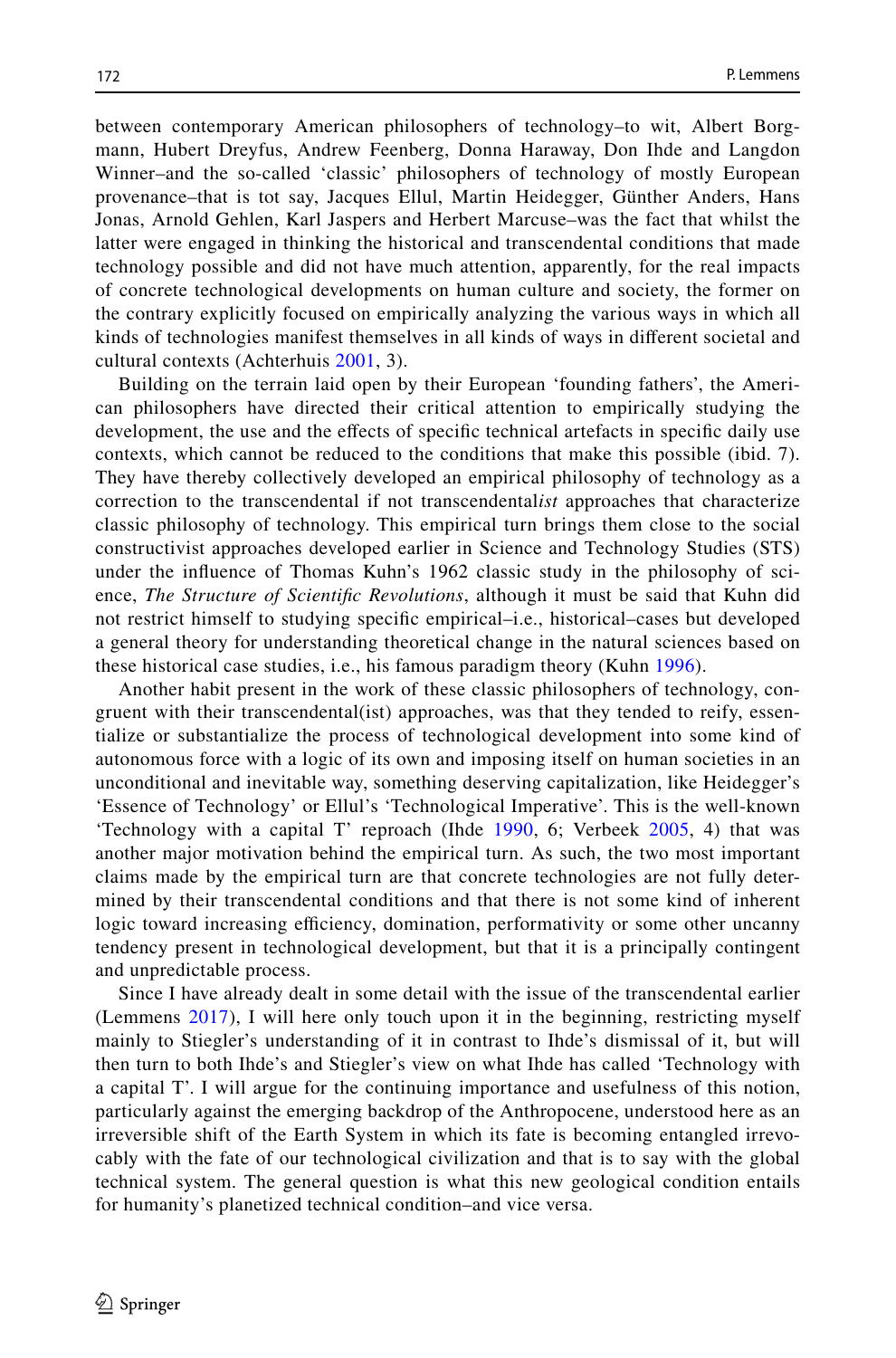## **2 Technology and the Question of the Transcendental in Ihde and Stiegler**

Don Ihde is certainly one of the most outspoken proponents of the empirical turn and obviously also one of the main inspirations behind Achterhuis' coining of the term. His postphenomenology has a decisively empirical orientation and resists any transcendental consideration. Ihde is typically–indeed archetypically–a philosopher of technology in the familiar sense as practiced by most of today's scholars associated with the international Society for the Philosophy of Technology (SPT), an organization that he co-founded in 1976. His work focuses on empirico-phenomenological analyses of particular technologies and is exclusively interested in technology as a specifc or regional domain of objects. Beyond that, again, it is also suspicious if not outright aversive toward all-too-philosophical questions about the transcendental, the ontological and the metaphysical related to technology. Stiegler on the other hand is very much an allround philosopher in the classic sense almost of a *maître penseur*, fond of grand style, high-altitude theorizing about what Heidegger called 'being as such and in its totality' and all the while driven by one fundamental question that is held to lie at the root of all philosophical problematics. And for Stiegler, this is precisely the question of technology, in a sense that is similar but certainly not identical to the way in which Heidegger asked the question of being, a question that, as we know, also in Heidegger's own thinking developed more and more into the question concerning technology.

Stiegler is not *ultimately* interested in detailed empirical analyses and certainly not 'micro-analyses' of specifc technologies for the purpose of examining their specifc efects on human beings or societal structures in specifc use contexts. Although he defnitely engages in such analyses in all of his publications (and even develops new digital technologies and practices together with his colleagues from the Institute for Research and Innova-tion (IRI) at the Centre Pompidou in Paris as well with the Ars Industrialis association<sup>[1](#page-2-0)</sup>), they always serve as stepping stones toward a more general consideration of technology's impact on individuals, collectives and ultimately the human condition. It is true that his main attention is directed toward the current development of digital network technologies but his fnal interest goes toward understanding how technology *as such* – thought as the domain of the 'organized inorganic' originally supplementing the 'original lack of origin' [*défaut d'origine*] that is typical of the human as an 'organized organic' or biological yet *as such* indeterminate living being (Stiegler [1998](#page-15-3), 16–7)–characterizes the human condition *as such*, understood in this sense as a thoroughly accidental and prosthetic condition (Stiegler [2017](#page-15-4), 94). And he is most interested in the noetic and/or 'spiritual' dimensions of this condition, i.e., in the accidental technicity or prostheticity of the *mind*. Every *noesis* as well as every sensibility from which it proceeds is a *tekhnesis*, as he puts it succintly at times (Stiegler [2015,](#page-15-5) 31). The perception of meaning and the activity of knowing are possible only because of an articulation of the sense organs and the bodily organs more generally, in particular the nervous system, with technical organs, always operating in a context of social organ-izations.

With Stiegler, as I read him at least, I would here like to defend the existence of, and the lasting importance of what the empirical turn calls 'Technology with a capital T', albeit

<span id="page-2-0"></span><sup>&</sup>lt;sup>1</sup> See for instance the various 'ateliers' for the development of technologies of the self, of relational technologies and of an economy of contribution organized by the Ars Industrialis association: [http://www.arsin](http://www.arsindustrialis.org/) [dustrialis.org/](http://www.arsindustrialis.org/)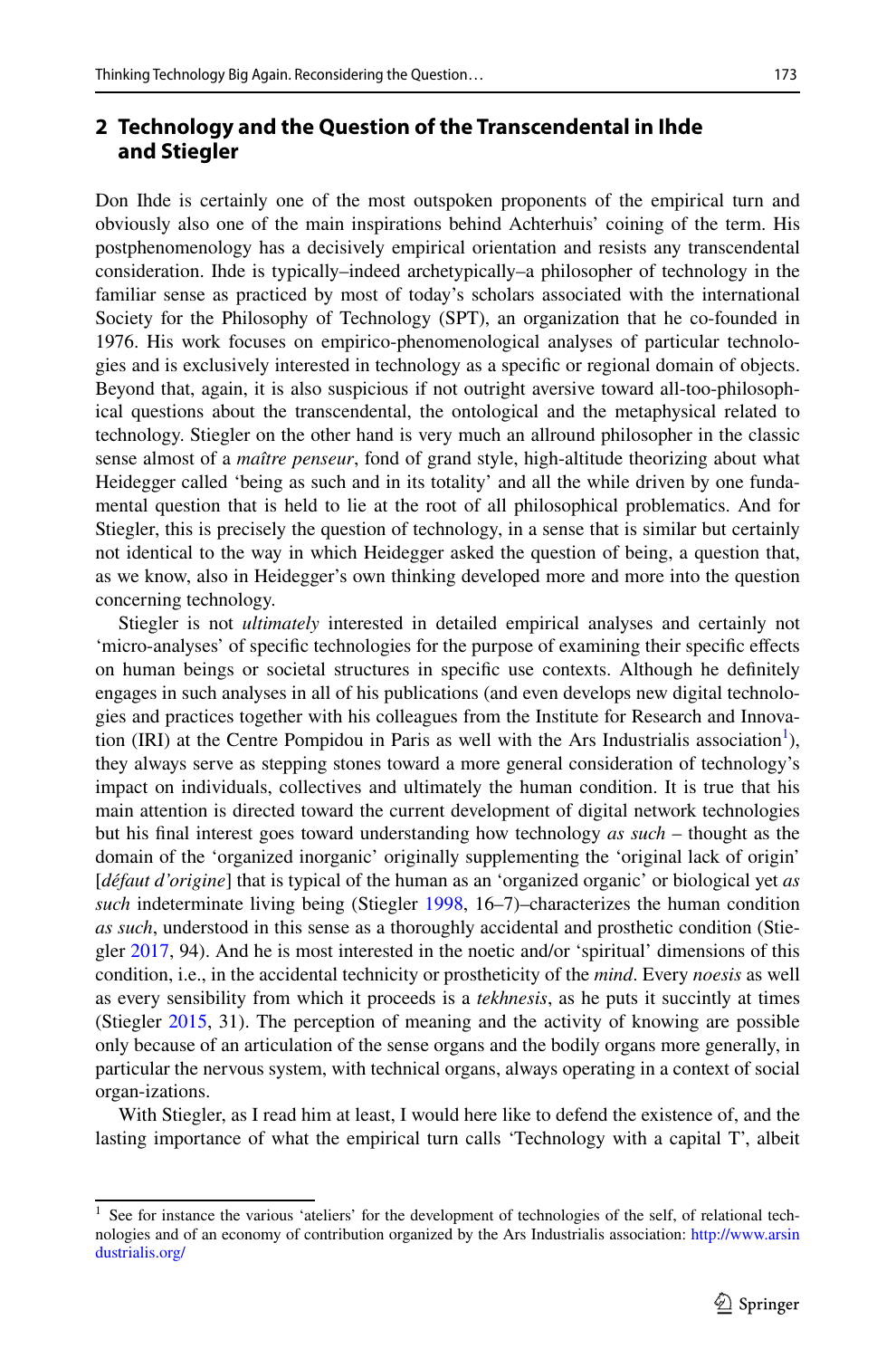not necessarily in the exact same way as it understands it itself. When Stiegler states in the very frst sentence of the frst volume of his still unfnished magnum opus *Technics and Time*, that 'the object of this work is technics, apprehended as the horizon of all possibility to come and of all possibility of a future' (Stiegler [1998,](#page-15-3) ix), he defnitely, in my view, has what postphenomenology rejects as 'Technology with a capital T' in mind and above all the transcendental function of technology in framing the horizon of the possible in the sense of the future understood in the Heideggerian sense as the projective dimension of our *Dasein*.

Technology is addressed in*Technics and Time* as the condition of possibility of *Dasein* as time understood in the Heideggerian sense of a process of ecstatic-horizontal temporalization through which beings can come into being, including the being that *Dasein* itself is.<sup>2</sup> And when Stiegler writes in the next paragraph in a Heideggerian vein that technics in this sense is 'the unthought' in that it has been repressed or forgotten by philosophy from its very origin up until now (Stiegler [1998,](#page-15-3) ix), it seems to me that it is precisely this transcendental functioning of technology that he intends, and that it as such echoes Heidegger's claim concerning being as the unthought of philosophy (Heidegger [1968,](#page-14-1) 76–7). For Stiegler though, contra Heidegger, our technical or accidental condition is more original as it were than our openness to being and all understanding of being; it frst opens up and conditions this openness (Stiegler [2013,](#page-15-6) 106). And more generally all transcendence of beings toward their being is conditioned by technical artefacts that are indeed empirical but *as* interiorized or implicated in the cognitive or noetic existential structure of *Dasein* function as quasi-transcendental conditions of the possibility of all thinking. It is this technical constitution, which is thoroughly accidental, that marks all thinking as fundamentally fragile, and it is precisely this '*fragility* of the spirit' (Stiegler & Ars Industrialis [2014b](#page-16-1), 81) *as* confronted with the current revolution of digital technologies in the context of what neo-Marxists call cognitive and communicative capitalism–and a fortiori against the backdrop of the Anthropocene–that arguably forms the motivation as well as the greatest concern of Stiegler's whole philosophical enterprise<sup>[3](#page-3-1)</sup>; a concern largely absent in postphenomenology, as it hardly perceives the problem as far as I can see.

To be sure, when technology comes to occupy the place of the transcendental, we have moved away from all 'classic' transcendentalism, which is subjectivistic and radically opposes the transcendental as a priori and the empirical as a posteriori. For Stiegler view (and here he somehow concurs with postphenomenology but goes much further) that which was called the transcendental subject from Kant to Husserl is itself constituted by what it constitutes, and that is to say by technical objects or what Stiegler calls tertiary retentions, by which he means the artifcial memory supports that underlie all life of the mind and without which it would lose any substance and durability (Stiegler [2011a,](#page-15-7) 80).

<span id="page-3-0"></span><sup>2</sup> This process of temporalization is rethought in a Simondonian fashion as a process of *psychic and collective co-individuation* that is supported by and 'surfs' as it were on an underlying and pervasive process of *technical individuation*, but I cannot go into this here (cf. Stiegler [2012](#page-15-8)).

<span id="page-3-1"></span><sup>3</sup> As Stiegler writes in a 'notice to the reader' preceding the second volume of *Symbolic Misery*, the 'network of questions' that he pursues as a philosopher is above all 'a matter of *honing weapons*: of turning this *network of questions* into an arsenal of concepts to be used in confict. […] My books are intended to *assist in conficts* […]' (Stiegler [2015](#page-15-9), 2). And the most important confict today is 'the auto-destructive *tendency* of a hyper-industrial capitalism that has lost any notion of its own limits' and threatens to completely destroy the life of the mind, a tendency which philosophy–*qualitate qua*—should combat by supporting and strenghtening 'the *counter-tendency* which this tendency also inevitably harbours' (ibid., 3).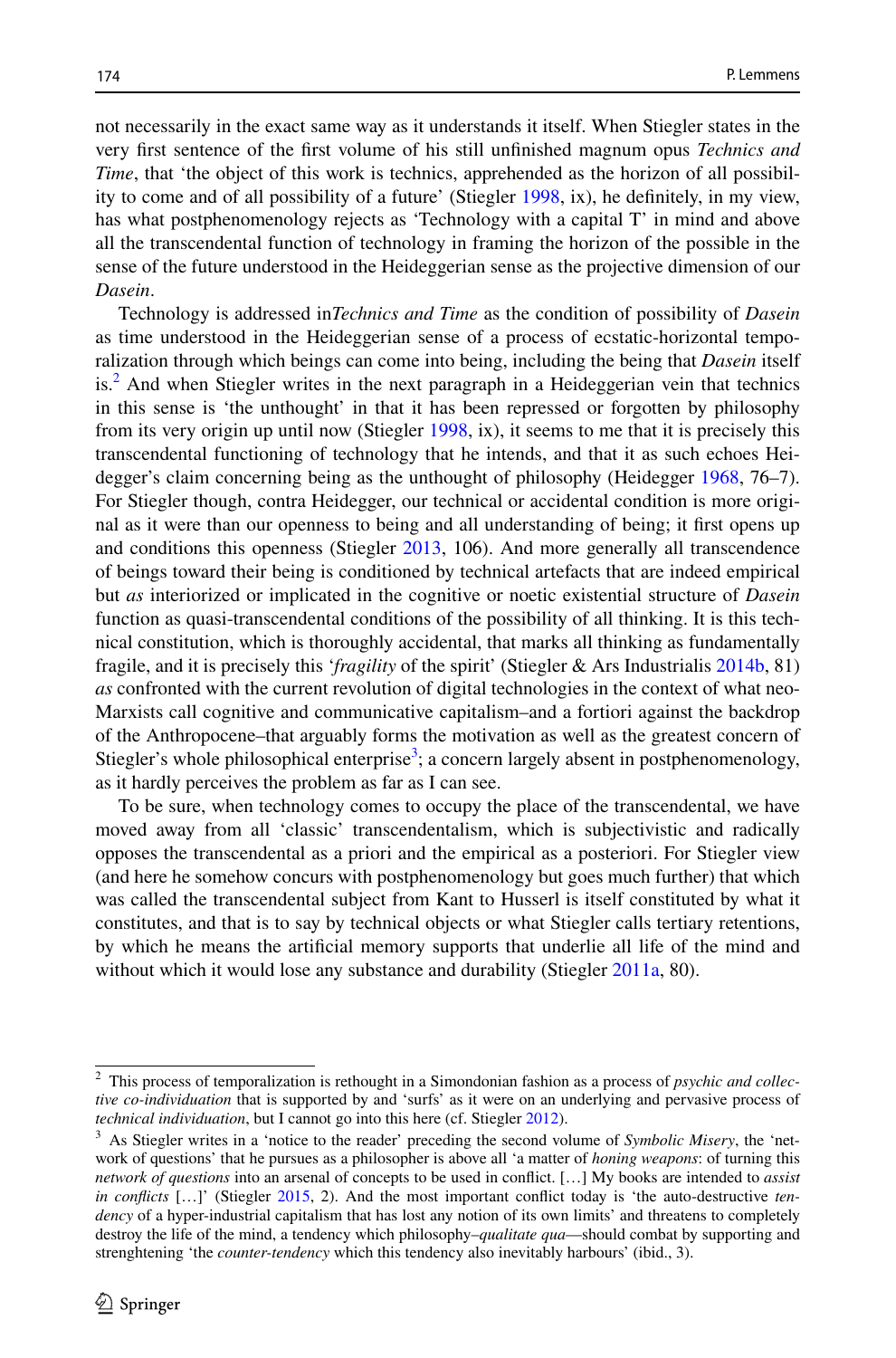This move goes against all classic phenomenology, Heidegger included, which treats technical objects as purely empirical and excludes them from the sphere of constitution. For Stiegler though, technical objects exactly constitute this sphere, yet they do so in their very empiricity. This means that technology must be understood as being *both* transcendental *and* empirical or more precisely as the empirical transcendental or as the aposterioric a priori–and that is to say as the a posteriori proceeding from a process of technical exteriorization becoming a priori through a process of technical interiorization, a technical a priori or 'a priori prostheticity' (ibid., 141).

As such the transcendental subject of the tradition is re-interpreted as not autonomously self-constituting anymore but as originally re-constituting itself in relation to a more primordial technical heteronomy in the sense, as Stiegler writes, 'that it is constructed only as an after-efect and that it is always caught in the problematics of its own re-constitution' (ibid.), an *après-coup* of a technological revolution or change of a technical system. This is why Stiegler prefers to talk about the technological transcendental as the *a-transcendental* in that it transcends the metaphysical dichotomy between the empirical and the transcendental altogether (ibid., 141, Stiegler [2009](#page-15-10), 222, Stiegler [1998](#page-15-3), 243). And since technological transformations consistently precede and overdetermine transformations at the psychic and social level, the technological transcendental opens a 'transcendental feld without a subject', using an expression frst introduced by Jean Hyppolite and later adopted by Derrida (Stiegler and Ars Industrialis [2009](#page-16-2), 89). Or in still other terms: it is an a-subjective transcendental or a 'transcendentalism without a subject', as Paul Ricoeur has it (Ricoeur [1974,](#page-15-11) 89).

The process of technological transformation as the incessant production of technical artefacts or tertiary retentions is what Stiegler calls *epiphylogenesis* (Stiegler [1998](#page-15-3), 140, Stiegler [2014b](#page-15-12), 34). Briefy put, this is the process of technical inheritance that underlies human evolution and both generates and sustains the historical, ecstatic-horizontal mode of being of *Dasein* by allowing for the transmission of individual experiences [*epi-*], inscribed in technical objects, onto the species [*phylo-*]. And this is precisely what constitutes the technical dynamic of the *what* as a dynamic that is more original, Stiegler claims, than the existential dynamic of the *who* that is *Dasein*, because the latter only becomes possible on the basis of the former (Stiegler [1998](#page-15-3), 243). The concept of epiphylogenesis as a dynamic of the organized inorganic which originally constitutes *Dasein* by possibilizing and potentializing the organic *life*form behind 'the human' toward an organo-logical *existence*, allows Stiegler to critically overcome the empirico-transcendental divide that still haunts Heidegger's existential analytic as well as his ontohistorical thought because of its failure or refusal to think technics appropriately. It is therefore also what would have allowed Heidegger to grasp the accumulative 'logic' and 'necessity' behind the succession of the epochs of being in the history of being as well as its very commencement, which coincides for Stiegler with the invention of the mnemotechnique of writing, through which epiphylogenesis becomes a process of grammatization. But I cannot further explore this here (cf. Stiegler [2014a,](#page-15-12) 49, 53f).

It is my convinction, and this will conclude my all-too-brief discussion of the transcendental here, that Stiegler's explicitly technologized conception of the transcendental is not amenable to the critique of transcendentalism which postphenomenology levels against all classic philosophies of technology (and I admit for fair enough reasons). In fact, Stiegler shares a similar critique. However, instead of simply dismissing the whole problematic of the transcendental or at least ignoring it theoretically, he continues to recognize the transcendental as the philosophical problematic par excellence and reconceptualizes it from an explicitly techno-logical perspective by showing that it is in fact shaped by the empirical in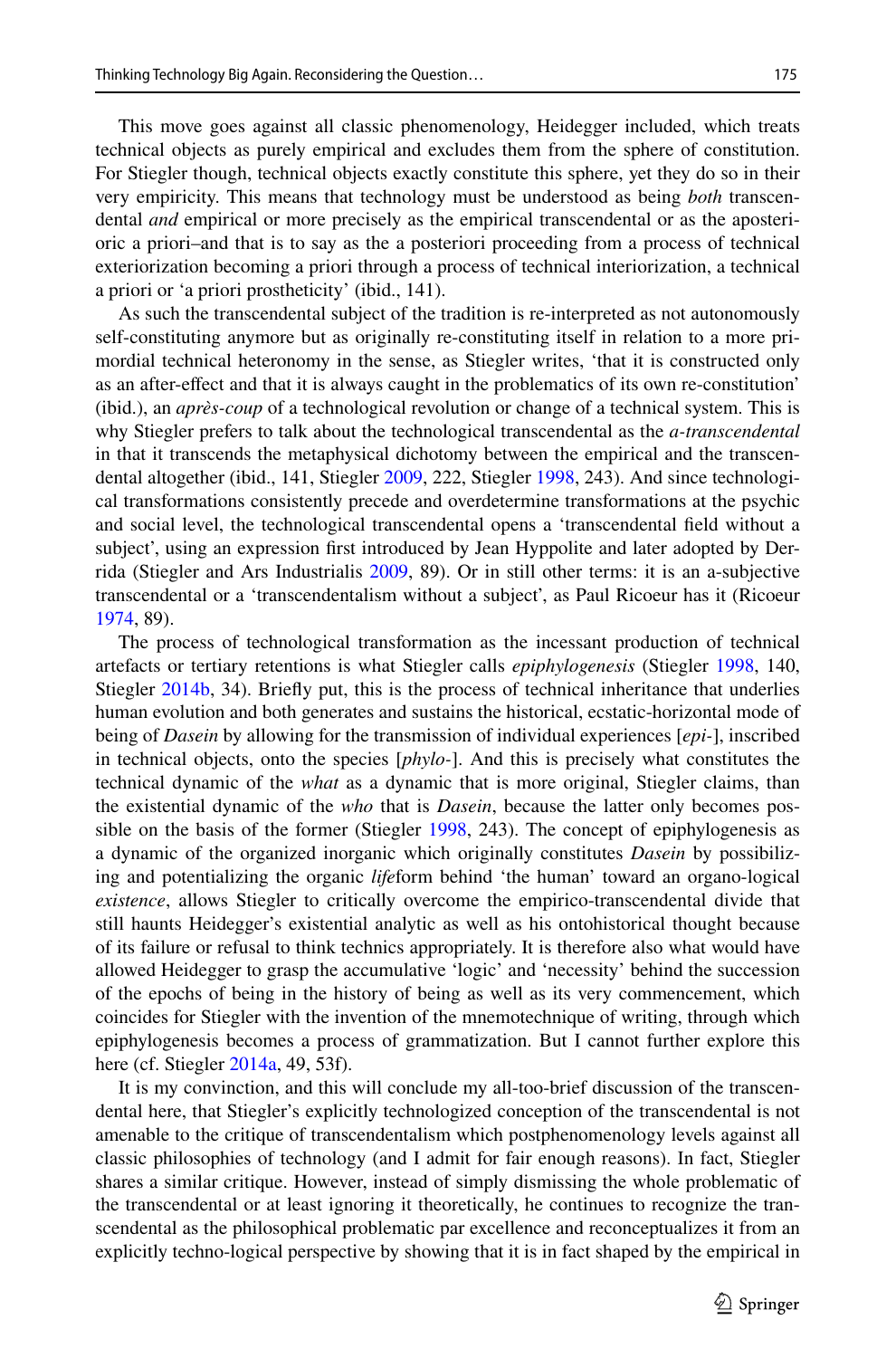the form of technical artefacts functioning as the *pros*-thetic conditions of, to put it in Kantian terms, all *syn*-thetic a priori judgements (Stiegler [2011a](#page-15-7), 141). So instead of reducing technical artefacts to their non-technical conditions of possibility, be they existential, social, cultural or ontological–as classic philosophers of technology have been accused of doing by postphenomenologists–Stiegler shows *on the contrary* how existence, society, culture and even our understanding of being are themselves conditioned by technology, i.e., by a technical system or milieu of tertiary retentions that renders human being-in-the-world in all its dimensions first of all possible (Stiegler [2017](#page-15-4), 58).

It is interesting, on a fnal note, to point out that the opposition between 'American-Dutch' postphenomenology and 'French' technophenomenology on the question of the transcendental to some extent relates to the famous 'analytic-continental split' in the history of philosophy since Kant. This is basically the split between Anglo-Saxon empiricism and Continental transcendentalism. It seems to me that postphenomenology's turn to the empirical and its dismissal of the transcendental relegates it to the former camp, which also makes that it risks losing its genuine phenomenological purport, since phenomenology is in principle a transcendental discipline (indeed it is transcendental or nothing). As such it risks becoming just a brand of Science and Technology Studies. Following Richard Rorty, arguably one of his heroes, Ihde emphatically shares a pragmatic, 'detranscendentalized, naturalized conception of philosophy' (Rorty [1991](#page-15-13), 52) and accordingly assumes that we can simply leave metaphysics out of any consideration of technics, instead directing our attention in an allegedly unbiased and no nonsense way to concrete technical artefacts.

Although it is true that postphenomenology does not share traditional empiricism and transcendentalism's common inattention to the material supports of human perception and cognition, it largely fails to consider the transcendental or better a-transcendental operativity of these material supports within its own empiricist stance.<sup>4</sup> This may also partly explain its lack of awareness for the need of a new critique of reason, as reason today is in the process of being re-conditioned at the moment by digital technologies. It may also account more generally for its failure to perceive the inherent dangers of the fact that the operations of the mind are now more and more delegated to digital machines that frst of all serve the logistic and economic needs of capital and that are implemented 'essentially under the infuence of American industry […] with an 'industrial brutality' that threatens the life of the mind and even with the possibility of the 'annihilation of consciousness'' (Stiegler [2011a,](#page-15-7) 81).

#### **3 In Defence of 'Technology with a Capital T'**

Let us now turn to the issue of 'Technology with a capital T'. Whilst postphenomenology is perfectly happy with attributing 'inclinations' and 'intentions' and that is to say some kind of agency to concrete technical artefacts (Ihde [1990](#page-15-1), 141), indeed even emphasizes the acknowledgement of such 'technological intentionalities' (ibid., 102) as one of its trademarks, it stubbornly refuses or so it seems to consider any such directionality at the systemic level of technology. And as already said, it fatly denies the existence of what it calls 'Technology with a capital T', by which it understands Technology in a

<span id="page-5-0"></span><sup>&</sup>lt;sup>4</sup> A certain way of incorporating transcendental considerations into postphenomenology can be found though, in my view at least, in Yoni Van Den Eede's attempts to enrich it with a 'media ecology' perspec-tive inspired by the work of Marshall McLuhan (Van Den Eede [2017](#page-16-3)).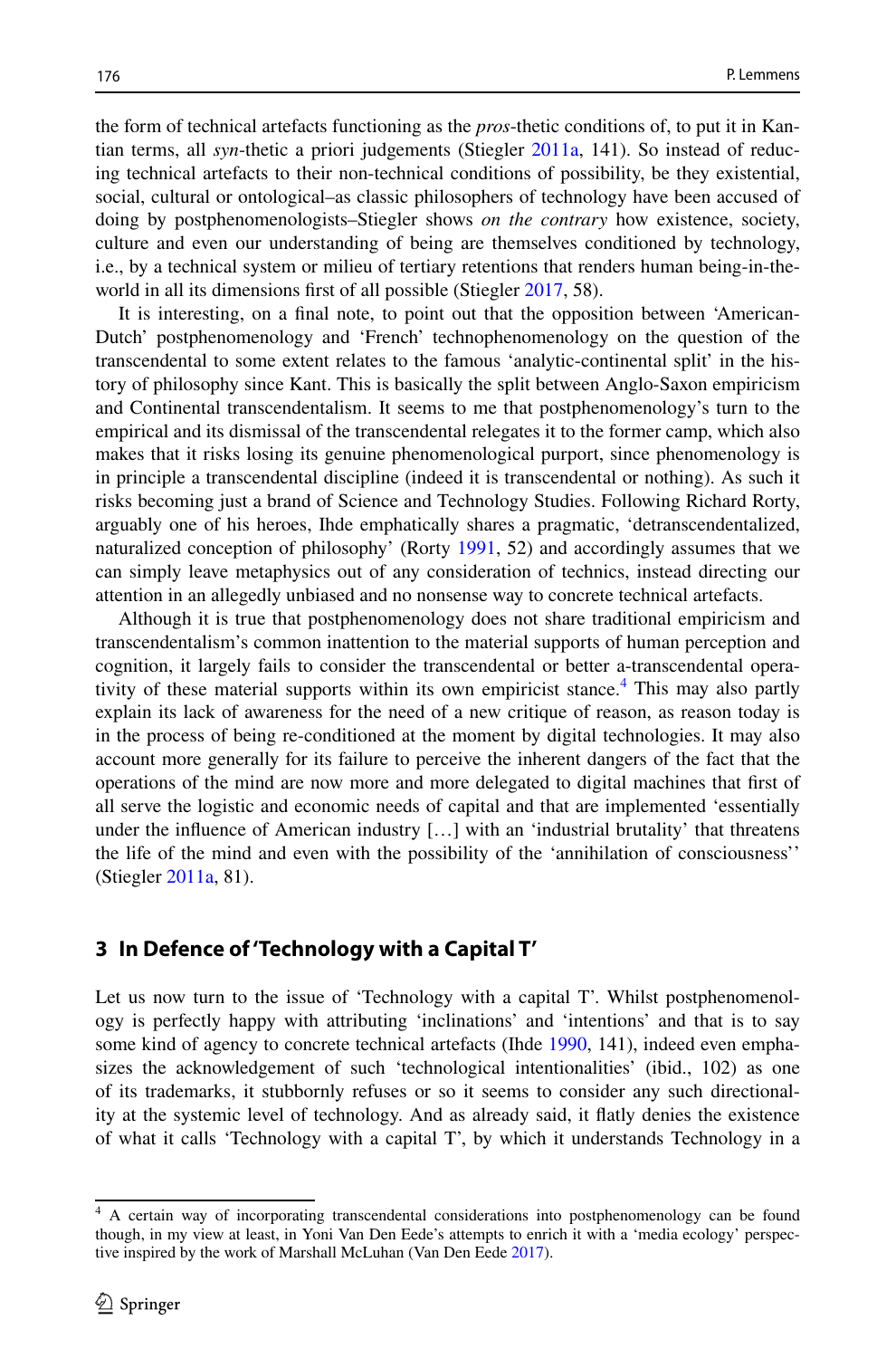somewhat caricatural way as a 'single or unified trajectory' (Ihde [1990,](#page-15-1) 144) imposing itself upon society with an inescapable and autonomous logic, or as Verbeek describes it, as 'an independent power that can alter culture drastically', is unstoppable and 'follows its own dynamic' (Verbeek [2005,](#page-16-0) 136). Such a view of technology is incompatible, so the argument goes, with the multistability and cultural-relativist understanding of technology embraced by postphenomenology (ibid.).

Of course it is hard to defend such an extremely substantivist and determinist view of technology as a kind of fate, I fully admit. Even Heidegger, often accused of a substantivist and determinist view, explicitly rejects such a conception when he writes that the destining behind enframing is 'never a fate that compels' but constitutes instead the very realm where our ontological *freedom* as *Dasein* is played out and put at stake (Heidegger [1977](#page-14-2), 25). Beyond caricature therefore, I think it cannot be denied that there is a profound systemic dimension to technology that thoroughly conditions in an all-encompassing sense what we can do and can be in our contemporary world, that technological development is cumulative and that it thoroughly conditions if not overdetermines our existences to an ever larger extent–including of course the many freedoms it makes possible–and does so with an ever increasing intimacy, and indeed that it lays a *claim* upon us [Heidegger's call or *Anspruch*], an *imperative* that is felt ever more intensely by ever more people across the globe and fnally that there is indeed a logic of perfectioning or what Jean-François Lyotard has called a 'performativity principle' (Lyotard [1984](#page-15-14), 50) at work in what we call technological progress.

Perfectioning is the whole idea behind progress, without which it would make not much sense, and what it is ultimately aimed at is 'total "rationalization"' (Heidegger [1996](#page-14-3), 103), principally achieved through the universal or 'consistent calculability of objects', which would be the 'answer', Heidegger explained, of technoscientifc humanity to the 'call' of the principle of sufficient reason, as a call coming from Being urging *Dasein* to work toward the 'completeness of foundation' (ibid., 114), pursued through 'research & development' [*Forschung*]. It is through informatization that this process of rationalization and securing of all that is proceeds, and to such an extent that it suffices to ensure humanity's dominance over the planet and even over the extra-planetary realms, as Heidegger states in *The Principle of Reason* (ibid., 118). As the German philosopher Peter Trawny rightfully observes in his book *On Freedom. Technology. Capital. Medium*, a Heideggerinspired onto-topological analysis of our current world system, technological development is driven by optimization as the improvement of the ratio between invested cause and achieved efect. This, he continues, 'is also how we usually experience it in our technologically organized day-to-day lives' and it 'is due to the fact that particular technologies are continually updated' (Trawny  $2017$ ,  $22$ ). Thus he argues that technology 'constitutes progress toward perfection, or progressive perfection' (ibid.). Who would want to deny this in our current world of imposed permanent innovation and mandatory constant updating of our technological environments? And who would still want to maintain that this can somehow be stopped or that it does not alter cultures drastically on a global scale and with increasing uniformity? What is it exactly that motivates postphenomenology to persist in fatly denying this? I must confess that this is a genuine riddle to me.

With Stiegler, or as I read him at least, I would like to defend the thesis that we have to hold on to considering 'Technology with a capital T' instead of restricting ourselves to studying technologies only empirically, yet to think it beyond Heidegger (and also beyond Ellul, Marcuse and the Jünger brothers) but to nonetheless take seriously and concede the power of at least the Heideggerian diagnosis of enframing, also as something that frames our very rationality itself (Stiegler [1998](#page-15-3), 83). In Stiegler's work there are at least four ways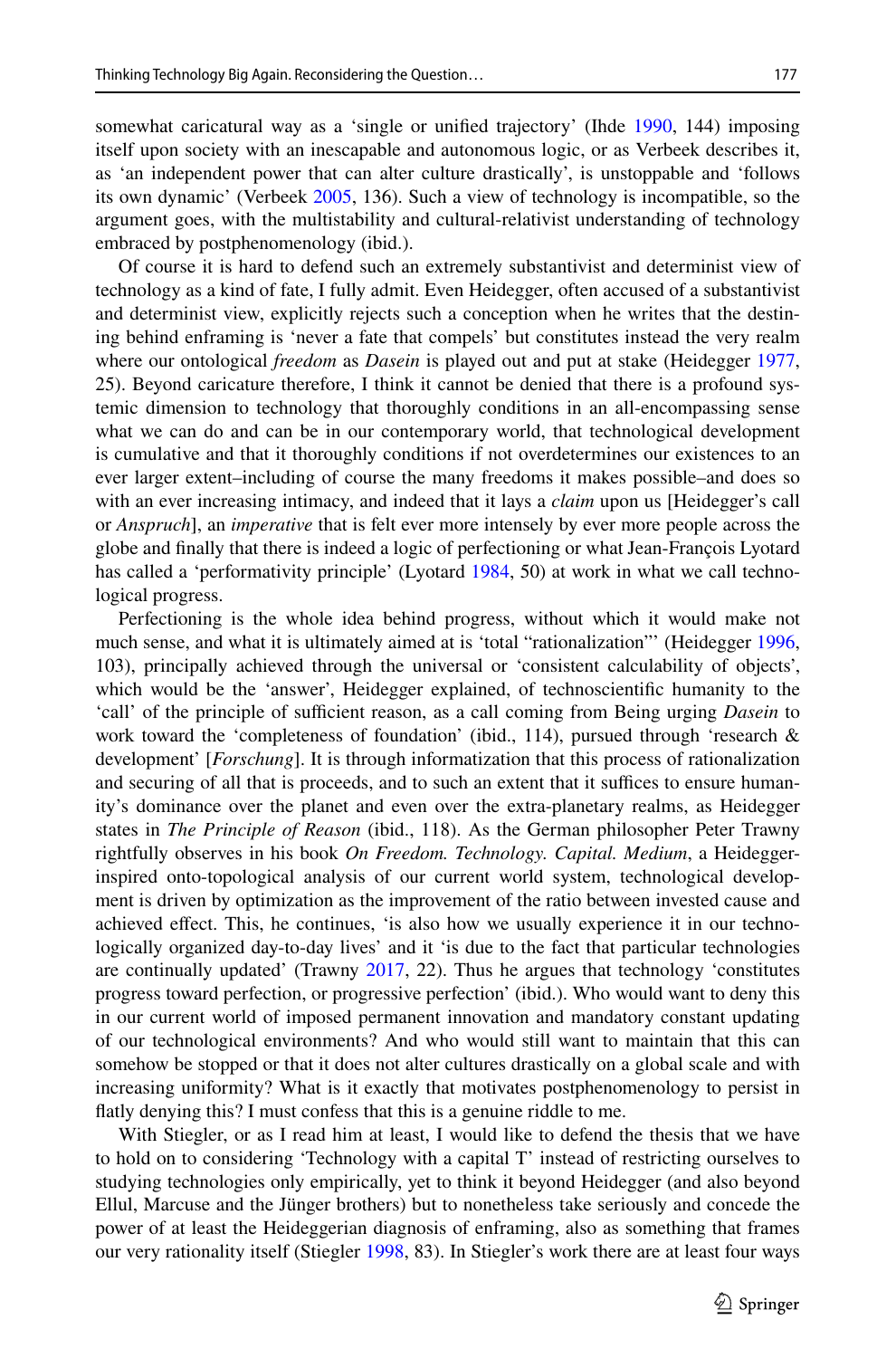in which a proper and quasi-autonomous logic and inherent dynamic of 'Technology with a capital T can be perceived to be at work: historically, anthropologically, techno-evolutionary and (techno)phenomenologically. I will briefy elaborate upon these four dimensions in a moment.

In general, technology evolves and its evolution is not driven by humans nor by physical or even biological principles but by a dynamic that partly inheres in technical artefacts but that also has a crucial systemic aspect. Yet it should not be conceived deterministically and in a naturalistic fashion as a fully autonomous and inherently negentropic *force* that naturally 'wants' all kinds of things from us and to which we can only adapt so as to serve its glorious fowering upon the planet and possibly beyond, which is how Kevin Kelly presents what he calls the '*technium*' in his 2010 book *What Technology Wants*, which is a *truly* substantivist and essentialist perspective (but nonetheless an interesting one.) For Kelly, the technium is an inherently negentropic or, as he calls it, 'exotropic' force (Kelly [2010,](#page-15-15) 63). As Stiegler rightly argues though in my view, technology is inherently ambiguous in terms of its entropic and negentropic potentials (to be discussed briefy below). It is not an essence but on the contrary 'essentially accidental', to put it oxymoronically, and it is up to us to negotiate with it and adopt it wholesomely. Technology is moreover the compensation of an original default and *this* is its *real* driving force, a default of origin which increases and complexifes with each stroke of compensation, thereby becoming ever more unmanageable (Stiegler [2013,](#page-15-6) 15).

The frst, historical dimension in Stiegler's view of technology basically derives from the work of historian of technology Bertrand Gille, who has shown that technology forms systems that evolve and every once and a while transform as a result of reaching their internal limits, causing *disadjustment* in the other systems (social, cultural, political, economic, etc.) and forcing them to re-adjust to the new technical conditions (Stiegler [1998](#page-15-3), 31–3). Technical progress consists in progressive displacements of the limits of succeeding technical systems (ibid., 33). Gille's work focused in particular on industrial technology, which is characterized by an ever more intense process of permanent innovation that inevitably leads, Stiegler maintains, to 'a divorce, if not between culture and technics, at least between the rhythms of cultural evolution and the rhythms of technical evolution' (ibid., 15). Crucial here is the notion of '*technical systematicity*' or the play of constraints imposed by the interdependencies between technical elements and the system at large (ibid., 35), which is not theorized at all in postphenomenology, indeed is almost fully neglected in its analysis of human-technology relations, focused as it is on the individual subject vis-à-vis individual technical objects. An explicit proof of the presence of an inherent dynamic in technological development is not ofered by Gille though. For this, we need to take a look at the evolution of the human species.

The second, (paleo)anthropological dimension is based on André Leroi-Gourhan's theory of human evolution as techno-evolution, laid down frst in *L'Homme et la matière* (1943) and *Milieu et techniques* (1945) and later in the two volumes of *Le geste et la parole* (1964–65). These books amply demonstrate the existence of transcultural, universal, and selectionist *technical tendencies* that traverse cultural entities, in which they get concretized as *technical facts* (ibid., 43). The process of anthropogenesis as technogenesis results from the dynamic coupling–and thus the co-evolution–of humans as organized organic matter and technical objects as organized inorganic matter, a process that is initially determined zoologically or better zoo-*techno*-logically but assumes an ethnological or ethno-*techno*-logical modality once the co-evolution of the human cortex and stone tool technology reaches a conclusion (i.e., with the Neanderthal) and it is the social group that becomes the diferentiating factor in response to techno-evolution (Stiegler [2009,](#page-15-10) 70). The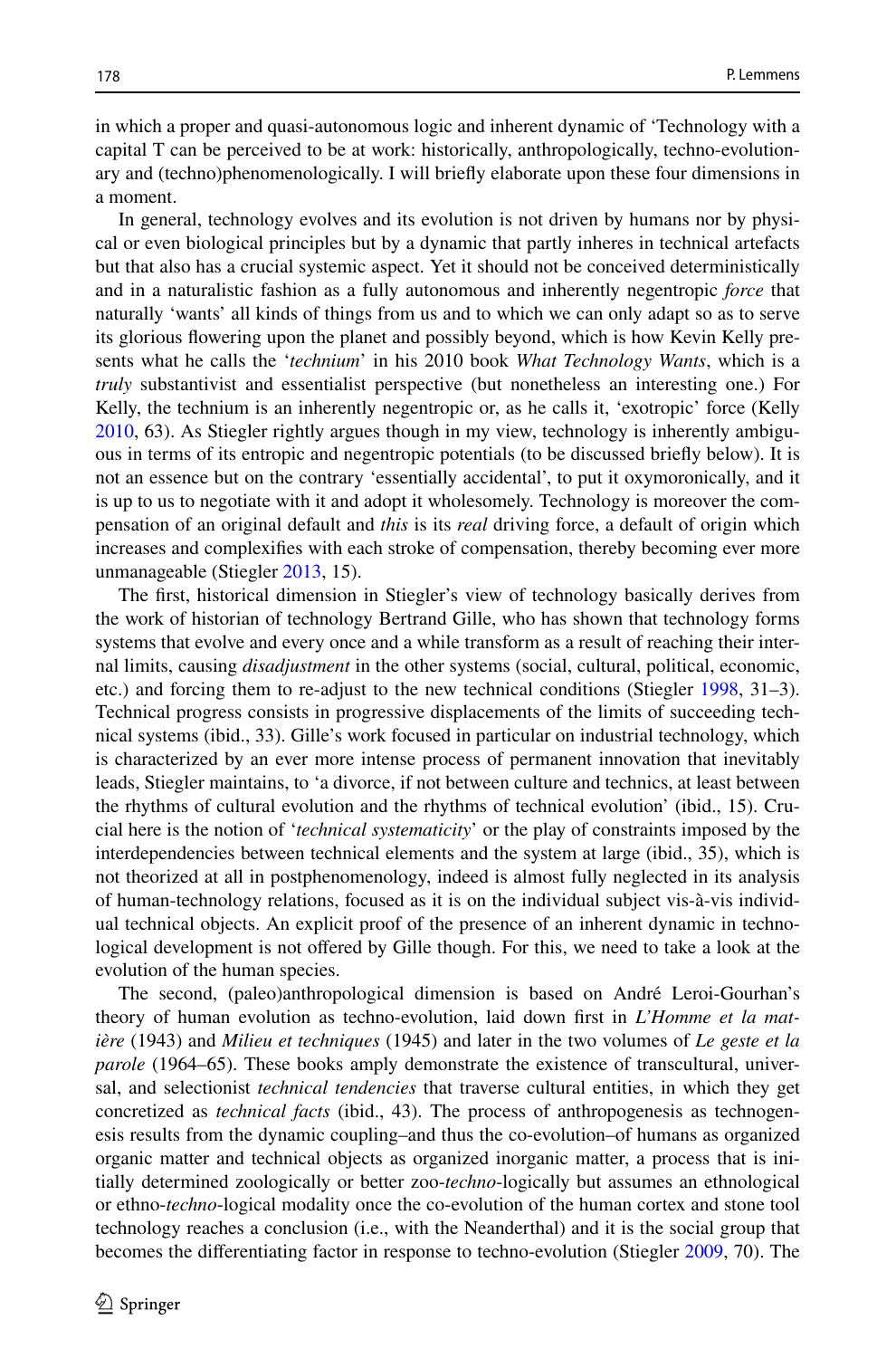technical tendency is thought of as a principle of selection of the best technical forms and originates neither from the human nor from the laws of physics; it operates, according to Stiegler, '*down through time, by selecting forms in a relation of the human living being to the matter it organizes and by which it organizes itself, where none of the terms of the relation hold the secret of the other*' (Stiegler [1998](#page-15-3), 49; emphasis in the original). Analogous to the evolution of life, the evolution of technics is complexifying or negentropic and as such exhibits a certain directionality or 'teleologism' (Stiegler [1998](#page-15-3), 54). As we will see below, however, techno-evolution is not *inherently* or *automatically* negentropic (as is life), it can also produce entropy.

The techno-evolutionary dimension is drawn from the work of Gilbert Simondon, who points out, focusing on the industrial period, that the evolution of technologies proceeds through a process of *concretization* that has an internal logic and in which the role of the human engineer is restricted to that of an anticipating operator facilitating the unfolding of inherent potentialities (ibid., 66–7). Concretization is the process through which technical objects–or more precisely: technical species or lineages–progressively 'overcome' their initally abstract nature as assemblages of independently functioning elements and become more and more concrete as a result of the gradual convergence or integration of functions, i.e., through the increasing functional synergy of the elements (ibid., 69). It is a process of individuation as a becoming individual or indivisible of the organization of technical objects, which makes them approach but never achieve the full concreteness of the living (ibid., 72). Simondon's extensive and detailed analyses of the evolution or ontogenesis of industrial technical objects demonstrates, according to Stiegler, that there is a 'technological necessity' at work in the process of industrialization, which he interprets as 'the sign of an immense power of the technical object over industrial society, of technical evolution in general over becoming in general, of the "technical system" over the "other systems"' (ibid., 73). What Heidegger called enframing, Stiegler suggests, might be explained as just such a process of concretization, but then scaled up to the systemic level (Stiegler [1998](#page-15-3), 80,  $82-3$ ).<sup>5</sup>

Finally, Stiegler's own technophenomenology theorizes what he calls the process of technical becoming or technical individuation, which rethinks the technical tendency (inspired by Leroi-Gourhan) as a process *of technical exteriorization* that continually traverses human societies, periodically and today chronically disrupting them and putting them into question, thereby both forcing and allowing them to create another societal structure, which basically consists in the transformation of this becoming into a new collective future understood as the projection of collective desire and as a process of psychosocial individuation. This process of technical becoming can very well be anticipated and even predicted according to Stiegler, provided one does not focus exclusively on the particular technical artefacts sedimented by this technical becoming (again: what Leroi-Gourhan calls the technical tendency), which can very well contradict its general direction in the short term, but instead focuses on the tendency itself (Stiegler and Ars Industrialis 2006, 109n4, Stiegler [2011b,](#page-15-16) 11–12, Stiegler [2010,](#page-15-17) 124).

What does postphenomenology actually oppose to such a view, which I have admittedly all-too briefy sketched here? Well, 'multistability', to be sure. This is a quality attributed to technical artefacts derived originally from Ihde's discoveries of the multistable appearence

<span id="page-8-0"></span> $5$  Cf. 'the technical object lays down the law that is its own, it affirms an auto-nomy with regard to which, in the industrial age, the other layers of society must regulate themselves, with an actual possibility of negotiation' (ibid., 73).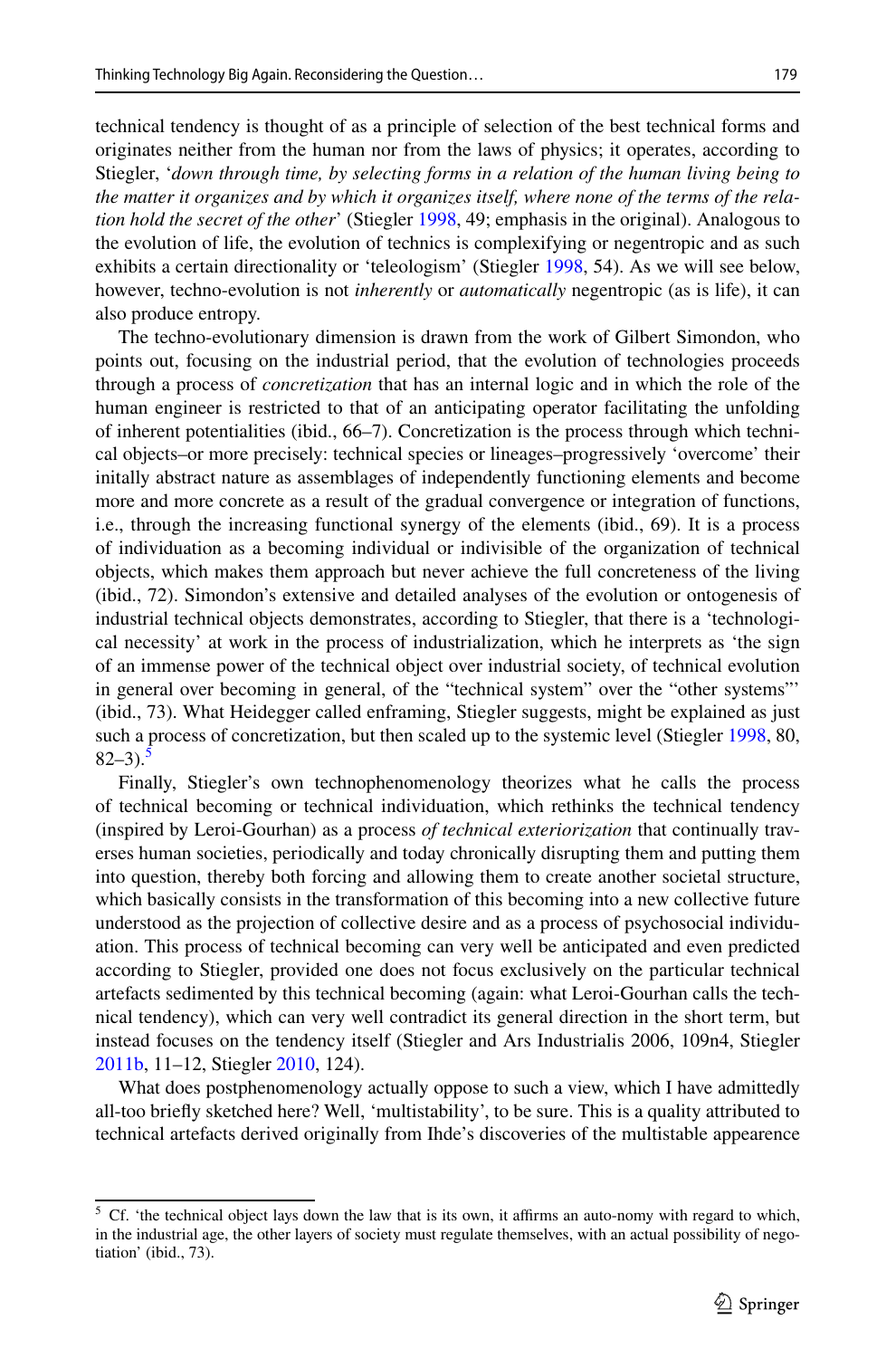of visual images and simple optical illusions, not technologies nota bene, through variational analyses in his enjoyable 1977 book *Experimental Phenomenology* (Ihde [2012](#page-15-18)). It was only *later* applied in a post-phenomenological fashion to the functioning of technical artefacts in human-technology relations and technology-culture gestalts (Ihde [1990](#page-15-1), 146). While it is true that enough interesting examples of multistability are presented in Ihde's and Verbeek's works, and even more so of course in the postphenomenological literature at large (e.g. Rosenberger and Verbeek [2015;](#page-15-19) Van Den Eede et al. [2017\)](#page-16-5), it seems to me that these form an insufficient basis to justify the rather massive claim made by Ihde and Verbeek that there is *no* inherent dynamic *at all* to Technology or to the evolution of concrete technical artefacts (ibid., 159; Verbeek [2005](#page-16-0), 101, 136).

Of course, there is no denying that a hammer and an Acheulean hand axe can be used as a weapon and undoubtedly as many other things besides (Ihde [1990,](#page-15-1) 70) or that New Guinean aboriginals employ sardine cans as headwear (ibid., 125; Verbeek [2005](#page-16-0), 136), but this is rather trivial, if only for the fact that these sardine cans were introduced in a completely different cultural world or horizon of understanding, to use Heideggerian terms.<sup>[6](#page-9-0)</sup> Yet as Heidegger has pointed out in one of his latest texts, it is increasingly the fact that 'Being as presencing in the sense of calculable material […] claims *all the inhabitants of the earth in a uniform manner*' and this means that even the so-called underdeveloped countries are moving 'into the realm of hearing of that claim of Being which speaks from the innermost core of technology' (Heidegger [2002,](#page-15-20) 7; my emphasis)–with the implication that horizons of understanding are increasingly homogenized all over the planet and 'deviant' uses of particular technical artifacts of the kind evoked by Ihde increasingly rare. Which is not to deny, of course, that such artifacts can still be *adopted* in various ways and so lead to alternative sociotechnical practices, but this occurs always under the *decisive* condition of enframing. With Stiegler, though, we can understand this conditioning also in a more ontical sense (that is to say as supported and sustained through accumulated concrete technical artefacts and systems, referred to as tertiary retentions by Stiegler).

So we can ask: is it really true in general, as Ihde claims, that the same technical artefact in another use context or cultural setting becomes *quite a diferent* artefact (Ihde [1990](#page-15-1), 144)? Is it really the case for instance that the Internet is quite a diferent thing in each diferent cultural context? Or, for that matter, the cell phone operating on either the Apple or the Android operating system (basically the only two options available today)? Is it not much more accurate to say on the contrary that these technologies impose their grammatological characteristics on cultures worldwide, indeed gradually reframing them in their own image? The many new and varied empowerments opened up by the Internet or the global adoption of cell phones notwithstanding, I think it cannot be denied that the general trend globally is that of an increased integration and uniformity of uses and a steady decline in diversity at all levels–social, cultural, psychological and even neural–due to the almost universal imposition of identical digital infrastructures and protocols under capitalist conditions, i.e. under the reign of calculation and the proft criterium. Peter Trawny for one has shown in great detail how enframing, or what he refers to as the Technology. Capital.Medium (TCM) universal, induces a process of subjectivation that is inherently

<span id="page-9-0"></span><sup>&</sup>lt;sup>6</sup> During the encounter with Stiegler at the Radboud University of Nijmegen in January 2018, Ihde kept insisting on the obvious fact that pens and pencils can also be used as weapons and indeed *are* frequently used as such, more often than one would imagine as statistic data apparently suggest. Of course this holds for many other objects. In principle, *any* object can be turned into a weapon in human hands, or alternatively into an artistic '*objet trouvé*'.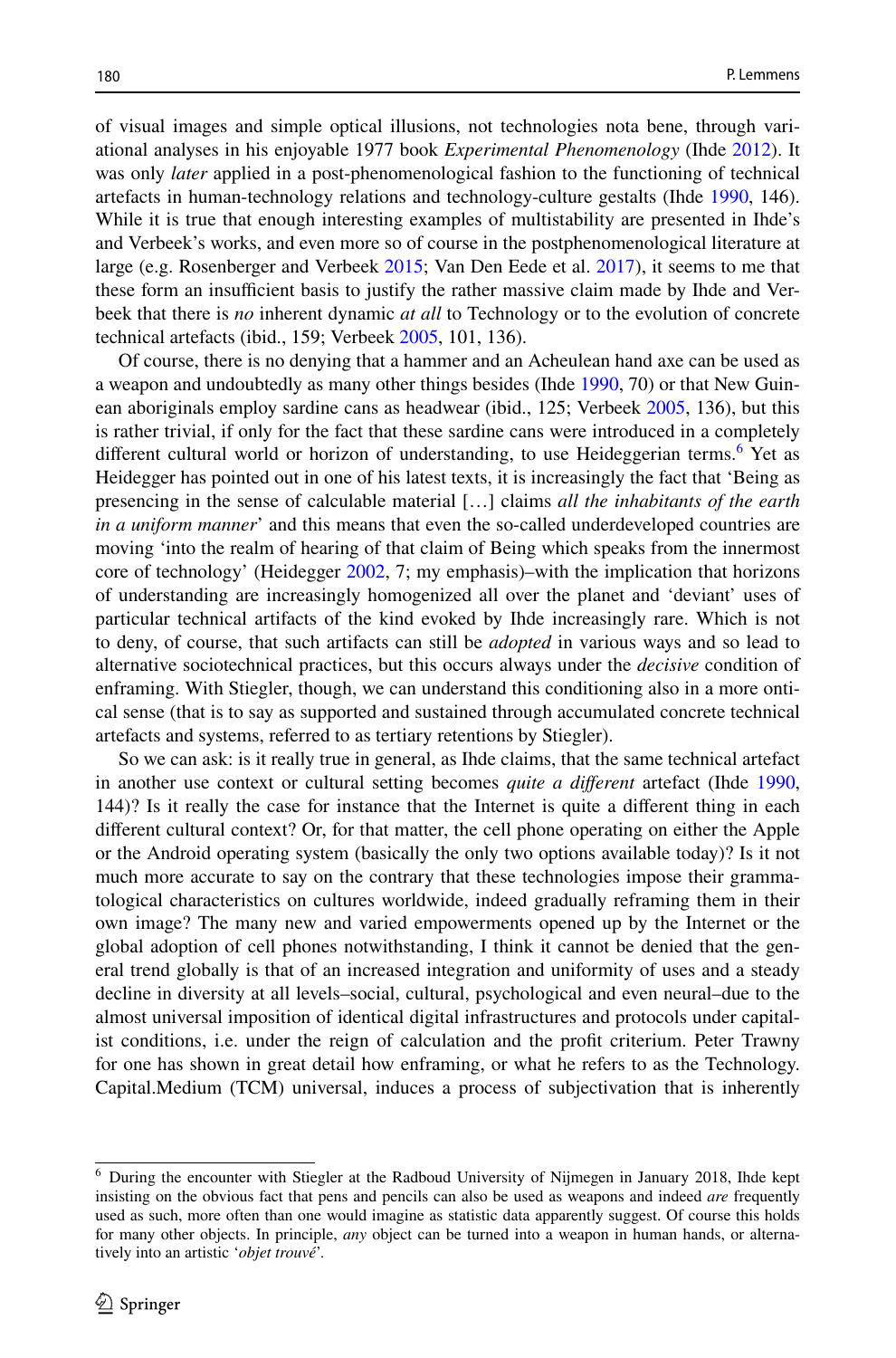normalizing and indiferentiating (Trawny [2017,](#page-16-4) 96–100), such that the only real diference left today between subjects–the only one that really 'counts'–is tending to become purely quantitative: the diference between rich and poor (ibid., 100).

And in that sense I'm not at all convinced by Ihde's persistent claim of contemporary postmodern technoculture as being pluricultural (ibid., 156). Instead what we perceive much more decisively is an ongoing equilization and synchronization of existences worldwide, and the rapid expansion of a global, increasingly automated capitalistic *mono*culture that peddles the same commodities everywhere and dictates its uses ever more insistently and successively through marketing techniques and ever smarter so-called 'addictive technologies', producing a generalized proletarianization and a global spread of identical and indeed increasingly addictive consumerist behavior patterns, as Stiegler rightly observes (Stiegler [2013,](#page-15-6) 27, 32). And it seems to me that instead of the 'variant cultural embeddings' of technology (ibid., 144) highlighted by Ihde, we should acknowledge the much more dominant trend of a largely homogenizing technological enframing of cultures globally. In general, the thesis of multistability does not accord well with the ever increasing interwovenness, interdependence and interoperability of the digital networks and the devices connected to it. Of course image technologies present the afuent regions of the globe with a smörgåsbord of cultural, ethnic and other representations, and surely, cuisines, fashions, music and other marketable cultural expressions are commoditized and consumed all over the planet, again mostly among the affluent majority, but the net effect of this generalized commodifcation is the progressive elimination of genuine diference and a steady 'growing of the desert', to use Nietzsche's famous expression.

Be that as it may, the important thing to note is that the disruptive impact of technical becoming on human societies is genuinely *epochal*, Stiegler contends, instituting what Heidegger would understand as a mode of withdrawal of being, doing so in the sense that it suspends all extant social programs or all the existing understandings of being as Heidegger again would put it, but it thereby opens the possibility and equally the necessity of establishing a new epoch of being, i.e., a new mode of existence, a new way of life and a new culture (Stiegler [2011b,](#page-15-16) 11–12). In fact, what Heidegger analyzed in *Being and Time* as the broken hammer interrupting the smooth operation of hammering and thereby opening up *Dasein* to the 'worldhood of the world' as the 'totality of involvements' in which it is normally absorbed (Heidegger [2010,](#page-15-21) 116), should in that regard be repeated today at the level of the technical *system*, Stiegler suggests, which has become planetary since the emergence of enframing (Stiegler [2016b](#page-15-22), 32).

What we experience today at this systemic and all-encompassing, planetary-wide level of, yes, 'Technology with a capital T' is not so much an interruption anymore but a total disruption and therefore disorientation of the social and cultural systems by an ever accelerating technological juggernaut, a disruption that seems to frustrate any possibility of collective adoption and thus of establishing a new mode of collective existence that is truly desirable and worth living and that can transform the process of technical becoming from a blind and largely destructive and entropic geological factor into a more aware, more intelligent, constructive and negentropic one, or that is the claim and the greatest concern of Stiegler's whole philosophical enterprise.

However that may be, I want to maintain that it is important, particularly at the current moment when 'mankind has become astral', as Maurice Blanchot has put it (Stiegler [1998,](#page-15-3) 93), and our technological impact on the Earth system is becoming decisive for its very future, to admit the existence of a systemic and totalizing 'Technology with a capital T' and to start thinking it–and that is to say in its relation to the Earth system as our life support system, on which it ultimately depends but that also becomes more and more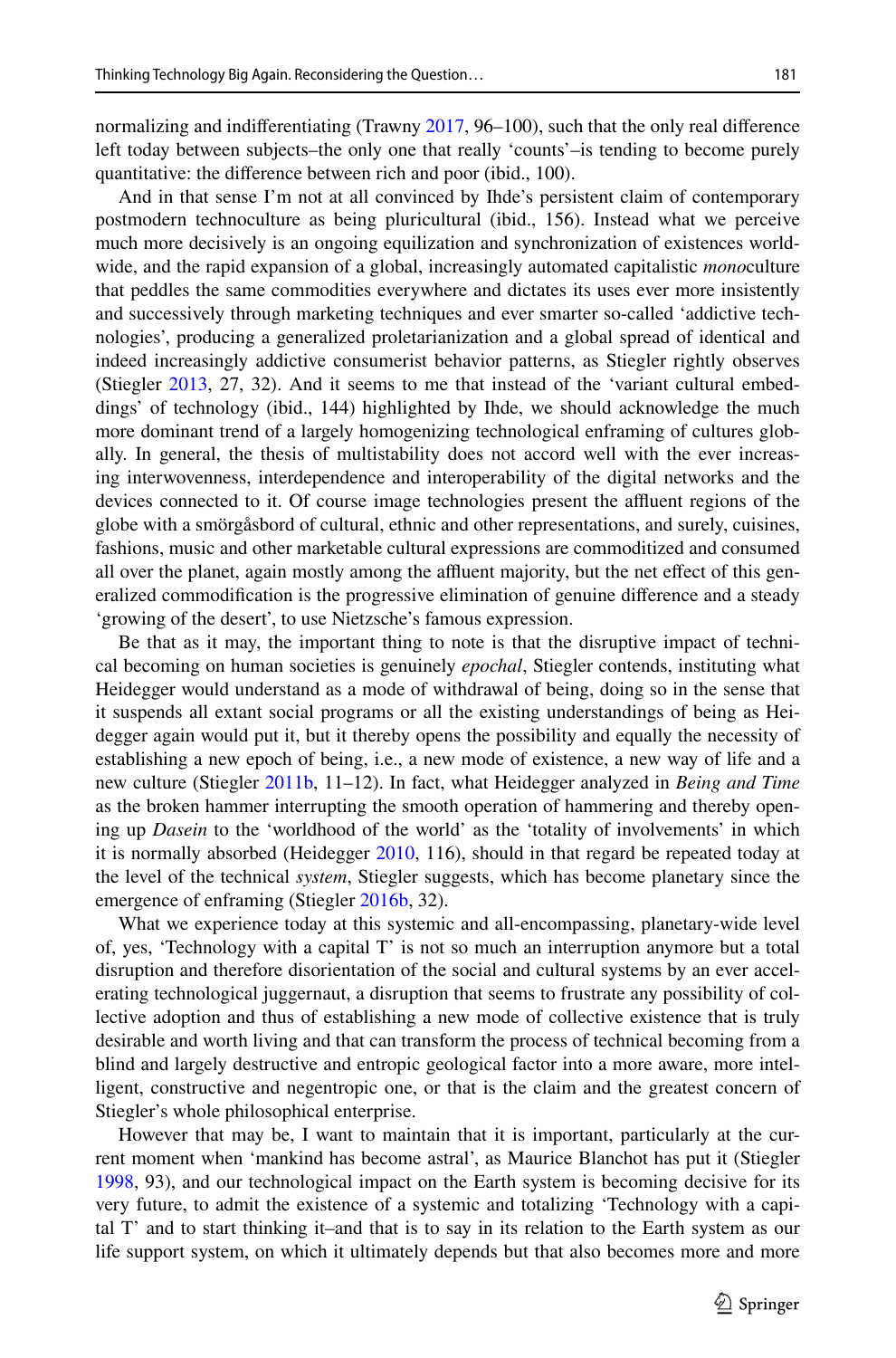dependent on *it*. And this starting from the insight that we do not at all control this technical system but that it nonetheless allows us to control things, yet also to take care of them in ways that we still have to fnd out for the most part (cf. Lemmens [2018a](#page-15-23)).

It is of course true that concrete technical objects put concrete human practices in question, and it is perfectly fne for postphenomenology to focus exclusively–and if I may add: somewhat myopically–on these concrete practices and decide to deal only, 'more modestly and more pragmatically', in the words of Ihde, with 'questions of technolog*ies*' (Ihde [2016](#page-15-24), 114), in the lower case and in the plural, but what we are confronted with in the emerging age of the Anthropocene and with an unprecedented urgency is exactly what Heidegger addressed in the 1950s as "the question concerning Technology" in the singular, with a capital T, indeed as the planetary 'event of appropriation' (*Ereignis*) of enframing as a *singulare tantum*, to use Heidegger's expression from *The Principle of Identity* (Heidegger [1969,](#page-14-4) 36), happening on and with the singular planetary body that is the Earth.

#### **4 Technology with a Capital T in the Context of the Anthropocene**

This is precisely the meaning, if we follow Stiegler, of the Anthropocene, and what it confronts humanity with like never before is not just 'the toxicity of its own development', as Stiegler puts it (Stiegler [2016b,](#page-15-22) 216), but the absoluteness and inescapability of its technical condition. The Anthropocene, I am inclined to think, is the true tragedy of our age, a tragedy in the sense of an unprecedented and totally unexpected encounter of humanity–and that is to say *all* of humanity despite the fact that it is frst of all 'Western' humanity that unleashed the problem–with the dire consequences of its own technological *hybris*, and that is to say on a scale and with a gravity unimaginable to the ancient Greeks at the time they invented the violence of *techne* to conquer the overwhelming power of *dike* and started to bring and hold into the open what they called *physis* as *aletheia* (cf. Heidegger [2000,](#page-15-25) 171). Having lost any sense of the tragic though during our triumphant metaphysical conquest of what came to be called 'nature', we do not seem to be able to experience this tragic fate of ours. And that is exactly what is most tragic to us and our contemporaries, as Clive Hamilton also suggests in the preface to his book *Defant Earth*, where he suggests that the greatest tragedy of our time is precisely 'the absence of a sense of the tragedy' (Hamilton  $2017$ , x).

It is patently obvious that the Anthropocene has resulted from the continuous expansion of the planetary technical system that Heidegger started to call enframing (*Gestell*) in the 1950s and that we should now start to reconceptualize even more explicitly from a planetary, i.e., earth-systemic perspective as a truly geological sphere of its own. And that is to say: as the *technosphere*, as has recently been suggested by the American environmental and Earth scientist Peter Haff (Haff [2013\)](#page-14-6). This technosphere should be thought in its relation to the biosphere and *above all*, I want to add, in its inextricable and decisive connection with what Pierre Teilhard de Chardin and Vladimir Vernadsky in the 1920s began to call the *noosphere*, by which they meant the increasingly impactful layer of thought (*nous*) surrounding the earth since the birth of scientifc reason, yet without explicitly acknowledging its thoroughly technological constitution (Teilhard de Chardin [2008](#page-16-6); Vernadsky [2012\)](#page-16-7). It is on the future development of this planetary techno-noosphere that the future of the biosphere now crucially depends, the fate of the one determining the fate of the other.

The future survival of humanity requires a fundamental reframing of this techno-noosphere and this implies for philosophy of technology that it starts taking into account the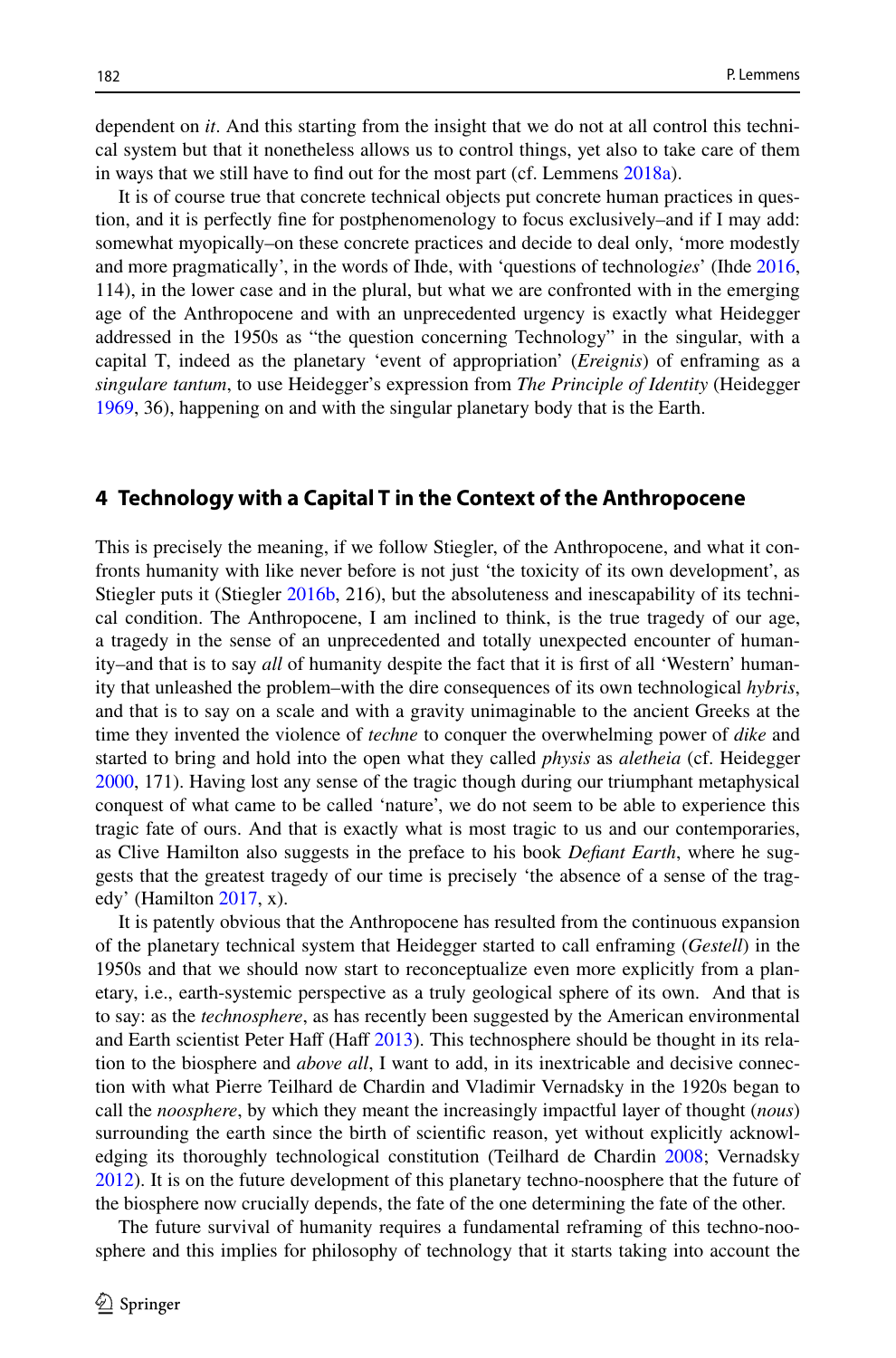earthly context of technology and technological change as well as the fact that this earthly *Ur-Grund* is itself an increasingly technologized, artifcialized context. The claim that I want to make here is that that which has categorically been rejected by the empirical turn, above all by postphenomenology, as 'Technology with a capital T' should be reconsidered in terms of this techno-noosphere and should as such be rehabilitated as a serious and urgent object of philosophical refection, and in my personal view as the prime object of philosophical refection for a necessarily earth-oriented future philosophy of technology. And this calls again, therefore, for more broad-ranging and whole-oriented approaches in the philosophy of technology, not so much as a correction but as a complement to the now still dominant micro-level analyses of concrete artefacts and particular use contexts favored and promoted by the 'empirical turn' since the 1990s.

I have therefore proposed a 'terrestrial turn' in philosophy of technology which should consider technology not just empirically anymore, and not even only as the broad sociocultural and/or ontological phenomenon of classic philosophy of technology, but should think it even more bigger and theorize it explicitly in its planetary context and as a planetary phenomenon in its own right (Lemmens et al. [2017](#page-15-26)). I have no time here to delve more deeply into the requirements of such a philosophical program but one of the most important questions to be addressed by it, in my view,<sup> $7$ </sup> is how to conceive of the relation between the four principal geospheres (litho-, hydro-, and atmosphere but foremost the biosphere) and the technosphere, given the fact that technology is not just embedded in earth's ecology and energetic fux anymore but is increasingly becoming its prime animating factor, such that the future habitability of the earth is becoming the technological question par excellence.

This calls for a dialogue between philosophy of technology, earth system science (ESS), Gaia theory, cybernetics and the sciences of thermodynamics. Focusing on the noosphere, this program should also inquire into the ecological and eco-therapeutic potentials of the planetary-scale digital network technologies that constitute the current noosphere and fundamentally condition humanity's responsiveness and response-ability vis-à-vis the earth system (Lemmens [2018a](#page-15-23)). It should also critically engage with recent attempts to theorize the technosphere from an ESS perspective as the 'defning system of the Anthropocene' by the already mentioned Peter Haff (Haff  $2017, 1$  $2017, 1$ ),<sup>[8](#page-12-1)</sup> who emphasizes its autonomous nature and argues that it has an 'intrinsic agency' (ibid., 3), operating 'according to its own dynamics' (ibid., 7) yet depleting and destroying the natural geospheres on which it depends and thereby undermining its own conditions of existence (Haff  $2013$ , 5). I only want to point out here that the technosphere as theorized in the context of ESS poses questions for philosophy of technology that hark back to, and thus forces philosophers of technology to reconsider, all those aspects of 'Technology with a capital T' that have been discarded during the last decades.

One of the things philosophy of technology should question is Haf's naturalist and physicalist depiction of the technosphere and the lack of historical, anthropological and

<span id="page-12-0"></span><sup>7</sup> Also keeping in mind Stiegler's assertion in volume one of *The Automatic Society* that the issue of energy as the play of entropy and negentropy within the earth system as modulated by the organological confgurations of the technosphere will come to constitute the matrix of all future ecological and ecotechnological thought (Stiegler [2016a](#page-15-4), 11).

<span id="page-12-1"></span><sup>&</sup>lt;sup>8</sup> For Haff, the technosphere is 'a global system whose operation underpins the Anthropocene' (Haff [2014,](#page-14-8) 127) or in other words: 'The conditions of the Anthropocene arise from coordinated actions of humans and technology' (Haff  $2017$ , 1).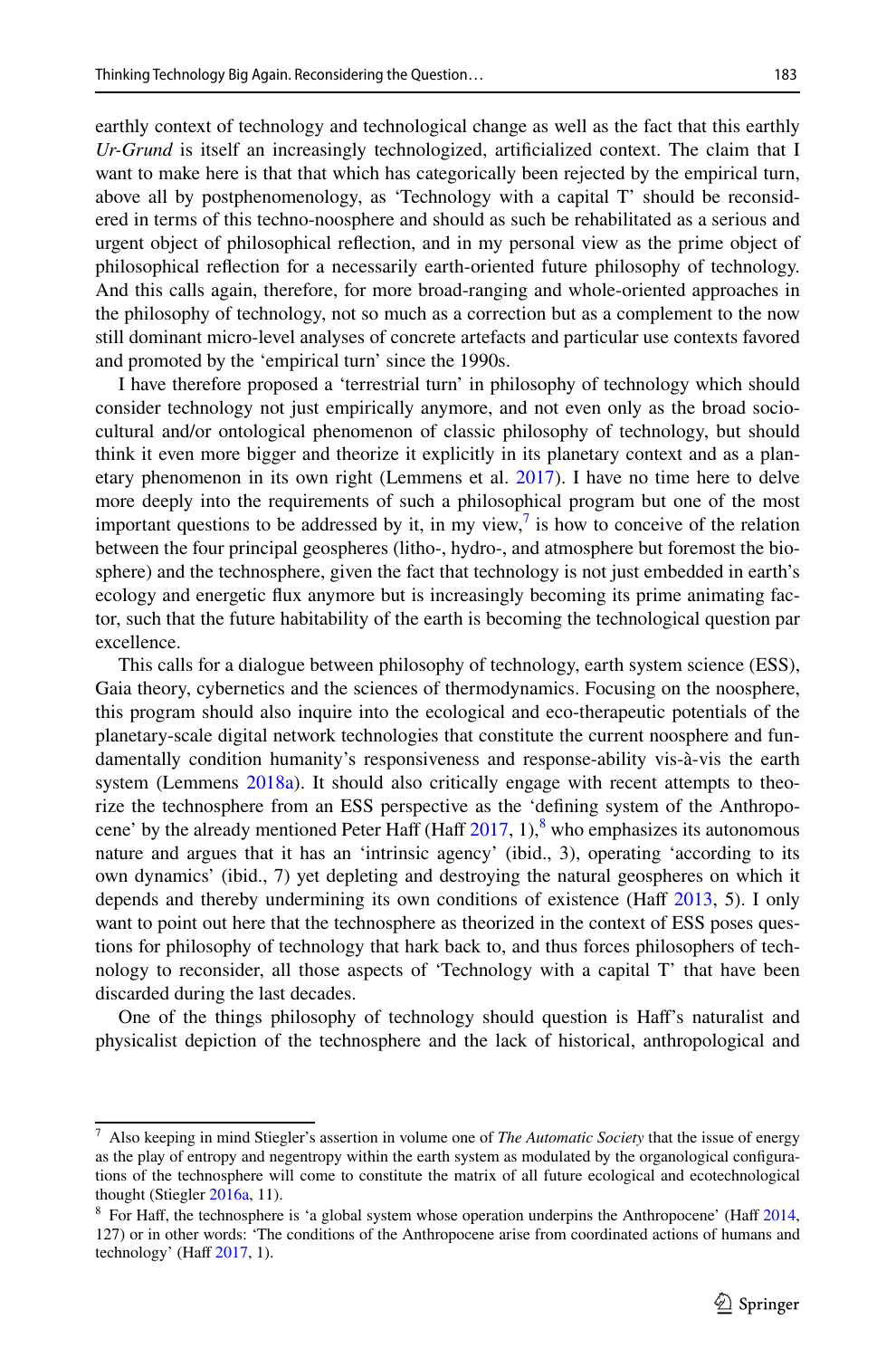indeed ontological awareness it demonstrates. What is interesting about his ESS concept of the technosphere in my opinion, besides the fact that it considers technology in its totality as a terrestrial phenomenon, is that it ofers a non-anthropocentric, 'outside' view of it, attributes autonomy to it vis-à-vis humans and theorizes it energetically or thermodynamically within the larger energetic matrix of the planet and its more ancient spheres. It also has its limitations though, for instance in that it understands the technosphere naturalistically in a purely physical (if not physicalist) sense without any recognition, to speak with Heidegger, of the decisively *meta-*physical 'nature' of technology (as a provocative mode of revealing of beings which has gained absolute hegemony today but is histori(c)ally contingent). It considers humans, however crucial to it, only ontically as functional *parts* of the technosphere and is ignorant about the human's onto-*logical* implication in the coming into being of this sphere (and that is to say, insofar as it claims their ontological freedom or openness to being in the Heideggerian sense), and it fails to appreciate what Stiegler has called the organological and pharmacological character of technology, in particular insofar as it involves its ambiguous entropic and negentropic potential (Stiegler [2016a](#page-15-9), [b,](#page-15-22) 8, 13–4).

A strong point of Haf's grand-scale analysis of technology in this respect is that it invalidates any anthropocentric and instrumentalist view of technology and instead exposes its autonomous and all-encompassing nature as a 'complex and leaderless' system resem-bling the biosphere (ibid., 132).<sup>[9](#page-13-0)</sup> Its weakness though consists in the fact that it remains blind to the ontological contingency of the 'Technology with a capital T'-technospheric process, whether conceived ontologically with Heidegger or organologically with Stiegler (Lemmens [2018b](#page-15-27)). Although Haff is right to point out the necessity of *taking care* of the needs of the technosphere vis-à-vis those of humans in fnding a solution for reversing its depleting and destructive tendency (Haff  $2013$ ,  $7-8$ ), by simply opposing those needs to one another, he fails to acknowledge the crucial relation between fossil energy depletion and what Stiegler analyzes as the depletion of libidinal energy or the 'energy of *existence*' (Stiegler [2013](#page-15-6), 91) which is typical of today's drive-based, fully computational consumerist capitalism that is ultimately responsible for the energy crisis. A *conditio sine qua non* of any possibility of taking care of the technosphere, and of its required 'reframing' (Lemmens  $\&$  Hui [2016\)](#page-15-28), is the restoration of a libidinal economy and this is an organological question par excellence, having to do with the way the technosphere conditions human knowledge, attention and desire as negentropic potential (Stiegler 2016, 30).

Finally, as for the need to reframe the technosphere so as to move into what Stiegler has started to refer to recently as the Neganthropocene (Stiegler [2016a](#page-15-9), [b,](#page-15-22) 10), Peter Sloterdijk's suggestion of an emerging transformation in the essence of technology toward a more eco-oriented and bio-adaptive co-operation with the *modi operandi* of biological and biospheric processes, i.e., what he calls homeotechnics, is also important and deserves a more extensive examination for the negentropic potentials it might unlock (Sloterdijk [2017](#page-15-29), 144f). And with Yuk Hui, I would like to emphasize fnally that a reframing or reconstruction of the technosphere should defnitely not be conceived exclusively as a 'Western' afair but should explicitly include what he calls non-Western and non-modern 'cosmotechnics', i.e., other, also indigenous, ways of technical world-making such as that of the Polynesian or Amerindian collectives, which are based on ontologies–animist, totemist, analogist–that are totally diferent from the Western naturalism which has led us to conceive of the world

<span id="page-13-0"></span><sup>9</sup> Which means that the 'Spaceship Earth' metaphor introduced by Richard Buckminster Fuller in the 1960s is absolutely inappropriate while James Lovelock's 'Gaia' metaphor seems much more promising (cf. Stengers [2015](#page-15-30), Latour [2018](#page-15-31)).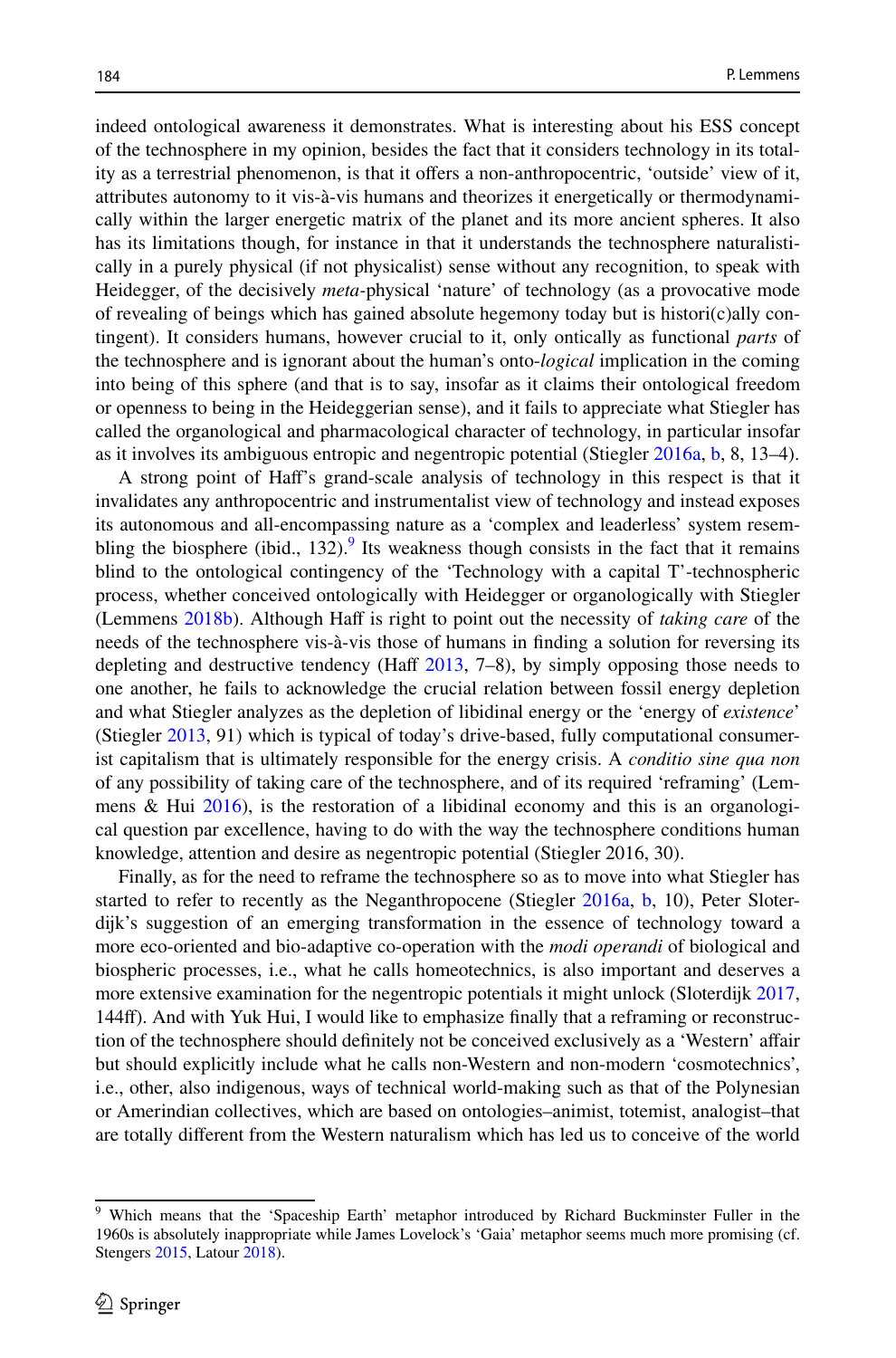as a giant standing reserve [*Bestand*], to use Heidegger's term (Hui [2016](#page-15-32)). As such, we should not only concentrate on the noosphere and the technosphere but also take into account what the Canadian anthropologist Wade Davis has called the '*ethnosphere*' or 'the social web of life' surrounding the planet (Davis [2009,](#page-14-9) 2), but then explicitly understood as an ethno-noosphere and ethno-technosphere.<sup>10</sup>

However that may be, and to fnally conclude, I think our time of planetary crisis requires of us to redirect our attention from the micro-level to the macro-level and from the empirical to the transcendental again. Humanity is birthing irresistably into a bigger world yet on a smaller, less stable, less predictable and less human-friendly planet (Rockström & Klum [2015](#page-15-33)). As such it is put into question by its own technological adventure like never before, confronted with questions that are doubtlessly way too big for it but that it is nonetheless *forced* to deal with. But this has been humanity's lot since time immemorial as Sloterdijk stresses time and again (Sloterdijk  $2013a$ , [b?](#page-15-35)).<sup>[11](#page-14-11)</sup> I think philosophy of technology should put itself up to the task and dare to 'think big' again (Morton [2010,](#page-15-36) 20f).

**Open Access** This article is licensed under a Creative Commons Attribution 4.0 International License, which permits use, sharing, adaptation, distribution and reproduction in any medium or format, as long as you give appropriate credit to the original author(s) and the source, provide a link to the Creative Commons licence, and indicate if changes were made. The images or other third party material in this article are included in the article's Creative Commons licence, unless indicated otherwise in a credit line to the material. If material is not included in the article's Creative Commons licence and your intended use is not permitted by statutory regulation or exceeds the permitted use, you will need to obtain permission directly from the copyright holder. To view a copy of this licence, visit [http://creativecommons.org/licenses/by/4.0/.](http://creativecommons.org/licenses/by/4.0/)

## **References**

- <span id="page-14-0"></span>Achterhuis, H. (2001). *(2001) American Philosophy of Technology. The Empirical Turn*. Bloomington: Indiana University Press.
- <span id="page-14-9"></span>Davis, W. (2009). *The Wayfnders. Why Ancient Wisdom Matters in the Modern World*. Toronto: Anansi Press.
- <span id="page-14-6"></span>Haff, P. (2013). Technology as a Geological Phenomenon. Implications for Human Well-Being. *Geological Society London Special Publications, 395*(1), 301–309.

<span id="page-14-8"></span>Haf, P. (2014). Humans and Technology in the Anthropocene. *Six Rules. The Anthropocene Review, 1*(2), 126–136.

<span id="page-14-7"></span>Haf, P. (2017). Being Human in the Anthropocene. *The Anthropocene Review, 4*(2), 1–7.

<span id="page-14-5"></span>Hamilton, C. (2017). *Defant Earth. The Fate of Humans in the Anthropocene*. Cambridge-Malden: Polity.

<span id="page-14-1"></span>Heidegger, M. (1968). *What is Called Thinking?* New York: Harper & Row.

<span id="page-14-4"></span>Heidegger, M. (1969). *Identity and Diference*. New York: Harper & Row.

<span id="page-14-2"></span>Heidegger, M. (1977). *The Question Concerning Technology and Other Essays*. New York: Harper & Row.

<span id="page-14-3"></span>Heidegger, M. (1996). *The Principle of Reason*. Bloomington: Indiana University Press.

<span id="page-14-10"></span><sup>&</sup>lt;sup>10</sup> "Ethnosphere" is defined by Davis as 'the sum total of all thoughts and intuitions, myths and beliefs, ideas and inspirations brought into being by the human imagination since the dawn of consciousness' (Davis [2009](#page-14-9), 2). This 'logocentric' defnition should not prevent us from thinking this ethnodiversity in the sense of a cosmodiversity and indeed technodiversity (cf. Hui [2016\)](#page-15-32).

<span id="page-14-11"></span><sup>&</sup>lt;sup>11</sup> Cf. 'Has thinking not always meant taking on the challenge that the excessive would appear concretely before us?' (Sloterdijk [2013a,](#page-15-34) 5) and: 'Humans can only advance as long as they follow the impossible... [...]. What is the human being if not an animal of which too much is demanded? [...] Whoever has not been seized by the oversized does not belong to the species of *Homo Sapiens*' (Sloterdijk [2013b](#page-15-35), 442–3).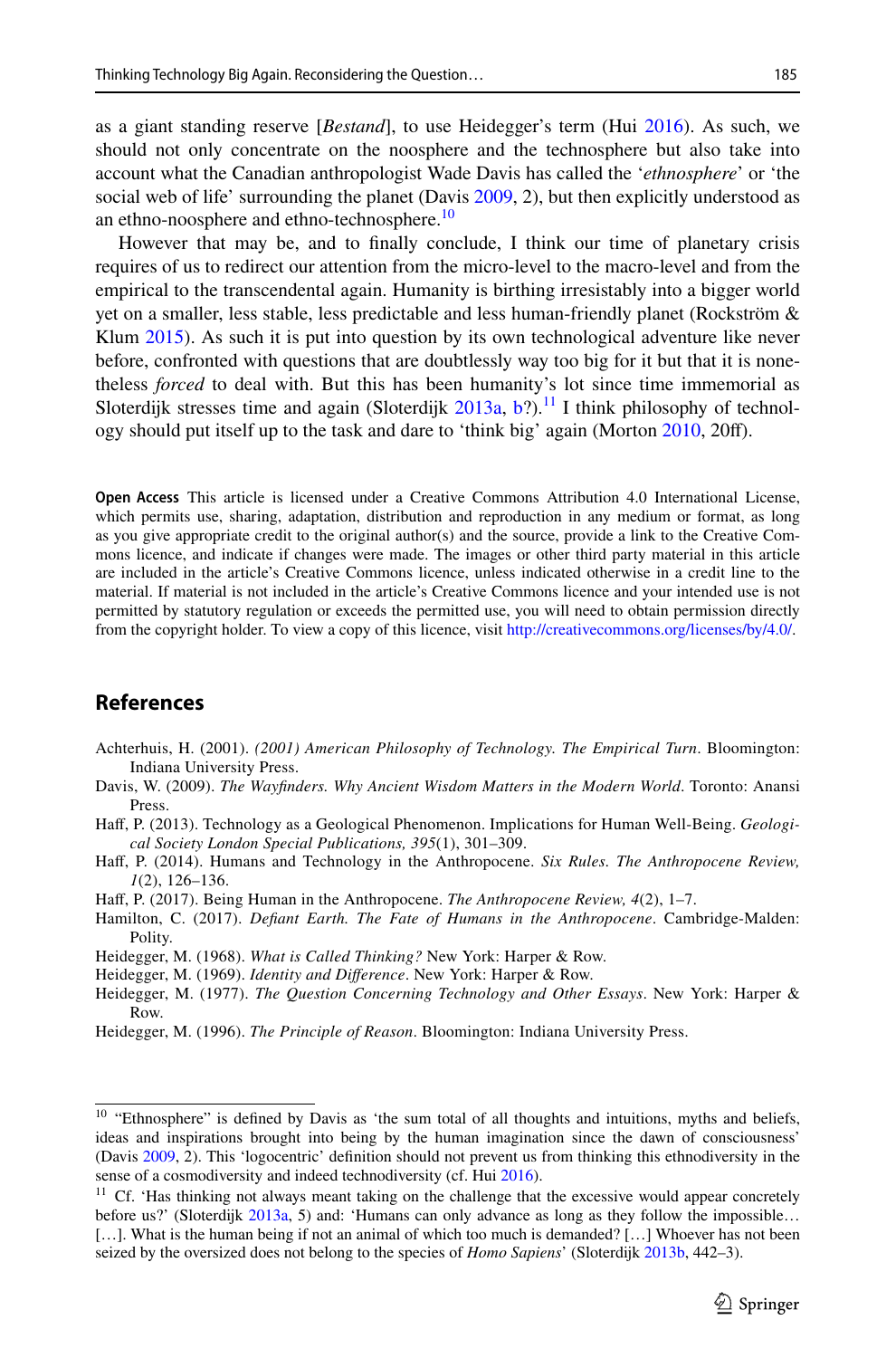<span id="page-15-25"></span>Heidegger, M. (2000). *Introduction to Metaphysics*. New Haven and London: Yale University Press.

- <span id="page-15-20"></span>Heidegger, M. (2002). *On Time and Being*. Chicago: University of Chicago Press.
- <span id="page-15-21"></span>Heidegger, M. (2010). *Being and Time*. New York: SUNY Press.
- <span id="page-15-32"></span>Hui, Y. (2016). *The Question Concerning Technology in China. An Essay in Cosmotechnics*. Fallmouth: Urbanomic Media ltd.
- <span id="page-15-1"></span>Ihde, D. (1990). *Technology and the Lifeworld. From Garden to Earth*. Bloomington: Indiana University Press.
- <span id="page-15-18"></span>Ihde, D. (2012). *Experimental Phenomenology, Second Edition: Multistabilities*. New York: SUNY Press.
- <span id="page-15-24"></span>Ihde, D. (2016). *Husserl's missing technologies*. New York: Fordham University Press.
- <span id="page-15-15"></span>Kelly, K. (2010). *What Technology Wants*. New York: Penguin.
- <span id="page-15-0"></span>Kuhn, T. (1996). *The Structure of Scientifc Revolutions* (3rd ed.). Chicago: The University of Chicago Press.
- <span id="page-15-31"></span>Latour, B. (2018). *Facing Gaia. Eight Lectures on the New Climatic Regime*. Cambridge-Malden: Polity.
- <span id="page-15-2"></span>Lemmens, P. (2017) Thinking Through Media Stieglerian Remarks on a Possible Postphenomenology of Media. Van Den Eede, Y, Irwin O'Neill, S. & Wellner, G. (ed.). *Postphenomenology and Media*. Lanham: Lexington Books
- <span id="page-15-23"></span>Lemmens, P. (2018a). Re-Orienting the Noösphere: Imagining a New Role for Digital Media in the Era of the Anthropocene. *Glimpse, 19,* 55–64.
- <span id="page-15-27"></span>Lemmens, P. (2018b). From Ontology to Organology Heidegger and Stiegler on the Danger and Ambiguity of Technology and Technical Media', in Battin, J.M. & Duarte, G. A, *We Need to Talk about Heidegger. Essays Situating Martin Heidegger in Contemporary Media Studies*. Berlin: Peter Lang
- <span id="page-15-26"></span>Lemmens, P., Blok, V., & Zwier, J (2017) Toward a terrestrial turn in philosophy of technology Guest editor's introduction. *Techne: Research in Philosophy and Technology*, 21(2–3): 114–126
- <span id="page-15-28"></span>Lemmens, P. & Hui, Y. (2017). Reframing the Technosphere. Peter Sloterdijk and Bernard Stiegler's Anthropotechnological Diagnoses of the Anthropocene. *Krisis. Journal for Contemporary Philosophy* 2017, Issue 2.
- <span id="page-15-14"></span>Lyotard, J. F. (1984). *The postmodern condition. A report on knowledge*. Minneapolis: University of Minnesota Press.
- <span id="page-15-36"></span>Morton, T. (2010). *The ecological thought*. Cambridge: Harvard University Press.
- <span id="page-15-11"></span>Ricoeur, P. (1974). *The Confict of Interpretations. Essays in Hermeneutics*. Evanston: North Western University Press.
- <span id="page-15-33"></span>Rockström, J., & Klum, M. (2015). *Big World Small Planet. Abundance Within Planetary Boundaries*. Stockholm: Max Ström Publishing.
- <span id="page-15-13"></span>Rorty, R. (1991). *Essays on Heidegger and Others*. Cambridge: Cambridge University Press.
- <span id="page-15-19"></span>Rosenberger, R., & Verbeek, P.-P. (2015). *Postphenomenological Investigations Essays on Human-Technology Relations*. Lanham: Lexington Nooks.
- <span id="page-15-34"></span>Sloterdijk, P. (2013). *In the World Interior of Capital. For a Philosophical Theory of Globalization*. Cambridge-Malden: Polity.
- <span id="page-15-35"></span>Sloterdijk, P. (2013). *You Must Change Your Life*. Cambridge-Malden: Polity.
- <span id="page-15-29"></span>Sloterdijk, P. (2017). *Not Saved. Essays after Heidegger*. Cambridge Malden: polity.
- <span id="page-15-30"></span>Stengers, I. (2015). *In Catastrophic Times Resisting the Coming Barbarism.* London: Open Humanities Press.
- <span id="page-15-3"></span>Stiegler, B. (1998). *Technics and Time 1 The Fault of Epimetheus*. Stanford: Stanford University Press.
- <span id="page-15-10"></span>Stiegler, B. (2009). *Technics and time 2. Disorientation*. Stanford: Stanford University Press.
- <span id="page-15-17"></span>Stiegler, B. (2010). *For a New Critique of Political Economy*. Cambridge-Malden: Polity.
- <span id="page-15-7"></span>Stiegler, B. (2011a). *Technics and Time 3. Cinematic Time and the Question of Malaise*. Stanford: Stanford University Press.
- <span id="page-15-16"></span>Stiegler, B. (2011b). *The Decadence of Industrial Democracies. Disbelief and Discredit 1*. Cambridge-Malden: Polity.
- <span id="page-15-8"></span>Stiegler, B. (2012). 'The Theatre of Individuation. Phase-Shift and Resolution in Simondon and Heidegger', in De Boever, A. et al., *Gilbert Simondon. Being and Technology*. Edinburgh: Edinburgh University Press.
- <span id="page-15-6"></span>Stiegler, B. (2013). *What Makes Life Worth Living. On Pharmacology*. Cambridge-Malden: Polity.
- <span id="page-15-12"></span>Stiegler, B. (2014a). *Symbolic Misery Vol. 1. The Hyperindustrial Society*. Cambridge Malden: Polity.
- <span id="page-15-5"></span>Stiegler, B. (2015). *Symbolic Misery Vol. 2. The* katastrophè *of the sensible*. Cambridge-Malden: Polity.
- <span id="page-15-22"></span>Stiegler, B. (2016a). *Dans la disruption. Comment ne pas devenir fou?* Paris: Le liens qui libérent.
- <span id="page-15-9"></span>Stiegler, B. (2016b). *Automatic Society Vol. 1. The Future of Work*. Cambridge-Malden: Polity.
- <span id="page-15-4"></span>Stiegler, B. (2017). *Philosophizing by Accident. Interviews with Élie During*. Edinburgh: Edinburgh University Press.